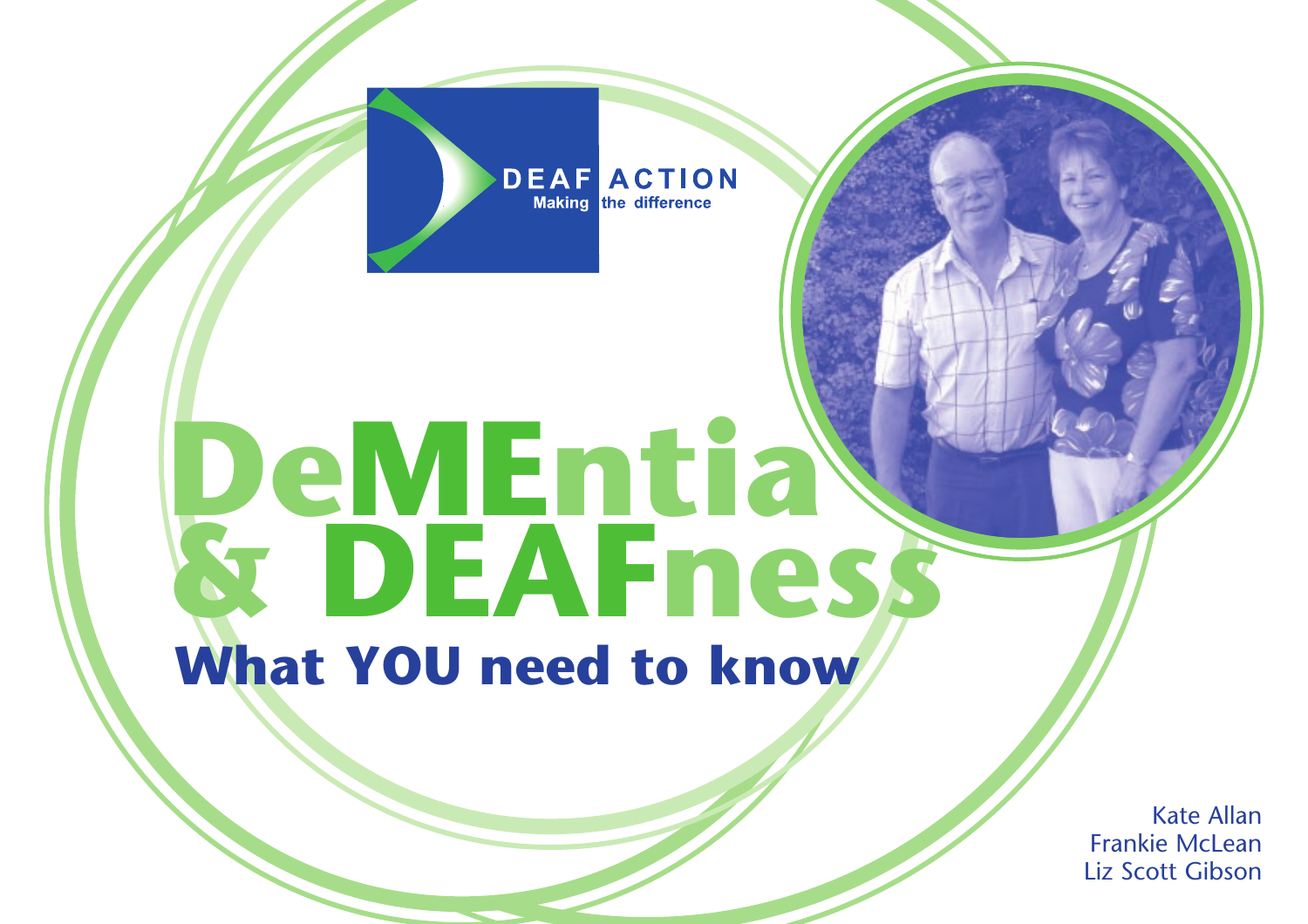# **Acknowledgements**

We are grateful to the Queensberry House Trust for funding the development of a training session and the production of this booklet.

We would also like to acknowledge the Queensberry House Trust and the Scottish Executive for funding an earlier phase of work in which Deaf Action worked with the Dementia Services Development Centre, University of Stirling to produce *Dementia and Deafness: An Exploratory Study*, which is important background reading to this booklet. This document has been published as a PDF on **www.dementia.stir.ac.uk** and **www.deafaction.org** 

Our thanks also go to Will Clark, Caroline Ewing, Lilian Lawson, John Killick, Mary Marshall, Drena O'Malley, Kate Stoker and Catherine Thompson for their help in writing this booklet.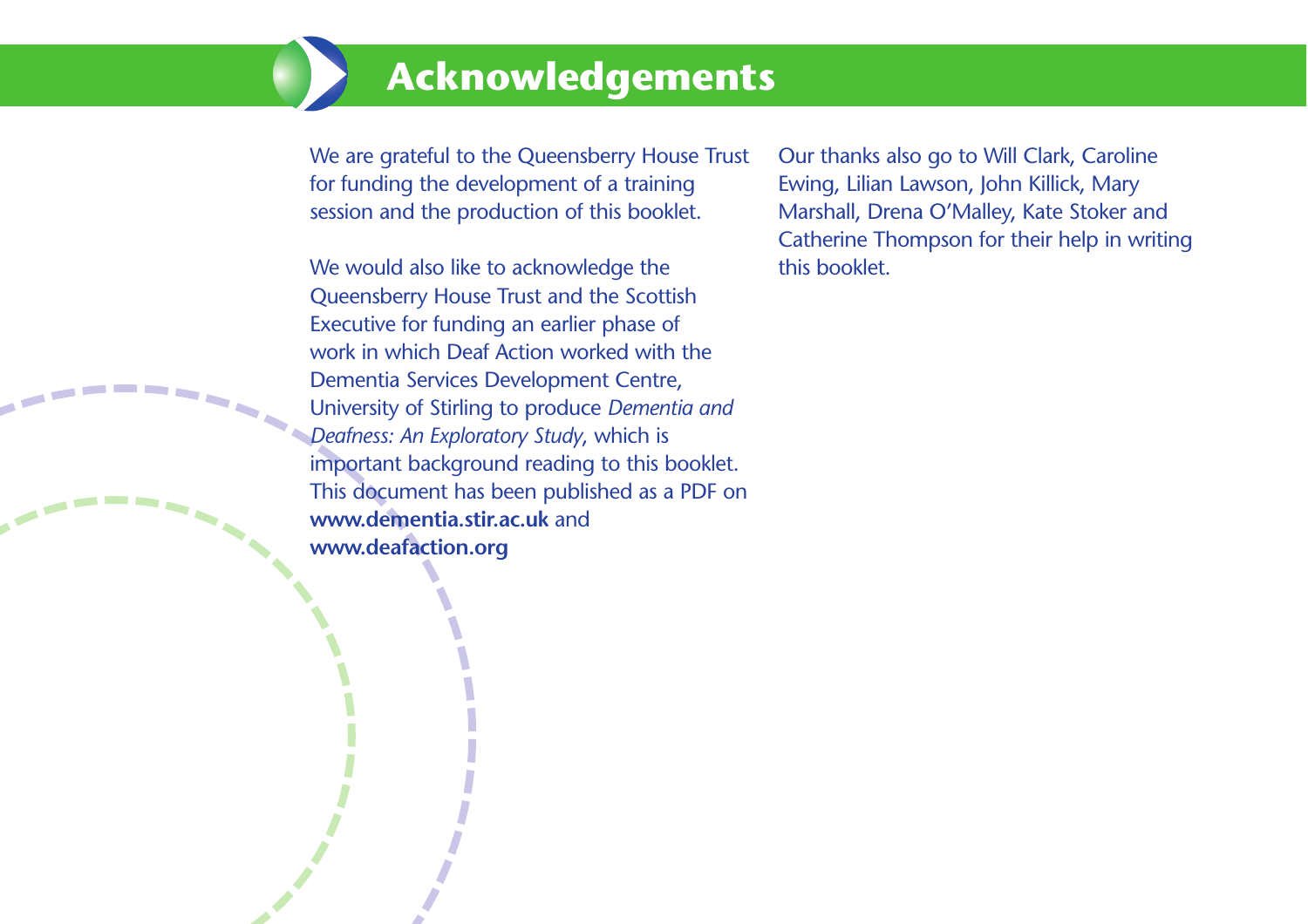# **Contents**

| About dementia                                                                                                                                                             |  |
|----------------------------------------------------------------------------------------------------------------------------------------------------------------------------|--|
| <b>About deafness</b>                                                                                                                                                      |  |
| <b>Acquired hearing loss</b><br><b>Profound or cultural deafness</b><br><b>Deafblindness</b><br>Physical disability<br>Learning disabilities & deafness<br><b>Tinnitus</b> |  |
| <b>Measuring hearing</b>                                                                                                                                                   |  |
| $M/L \sim L MOM$                                                                                                                                                           |  |

#### **What YOU can do to help** 9

| Is hearing loss a problem?                          | Q  |
|-----------------------------------------------------|----|
| Vision is important too                             | 10 |
| Improving communication                             | 10 |
| Helpful ways of speaking                            | 10 |
| Nonverbal communication                             | 12 |
|                                                     | 12 |
| The physical environment<br>Activities and routines | 13 |

| <b>Working with hearing aid users</b><br>About hearing aids generally<br>Day to day use – the basics<br><b>Batteries</b><br><b>Cleaning hearing aids</b>                                                                  | 15<br>15<br>16<br>16<br>16                   |
|---------------------------------------------------------------------------------------------------------------------------------------------------------------------------------------------------------------------------|----------------------------------------------|
| Helping people with dementia to<br>use hearing aids                                                                                                                                                                       | 17                                           |
| <b>Supporting sign language users</b>                                                                                                                                                                                     | 18                                           |
| British Sign Language<br><b>Using BSL</b><br>Writing things down<br>Fingerspelling<br>Lipreading<br>Human aids to communication<br>Working with interpreters<br>Deafblind people and people with<br>learning disabilities | 18<br>18<br>19<br>20<br>20<br>20<br>21<br>22 |
| <b>Equipment which can help</b>                                                                                                                                                                                           | 24                                           |
| Where to find out more<br>Inside back cover<br>& back cover                                                                                                                                                               |                                              |

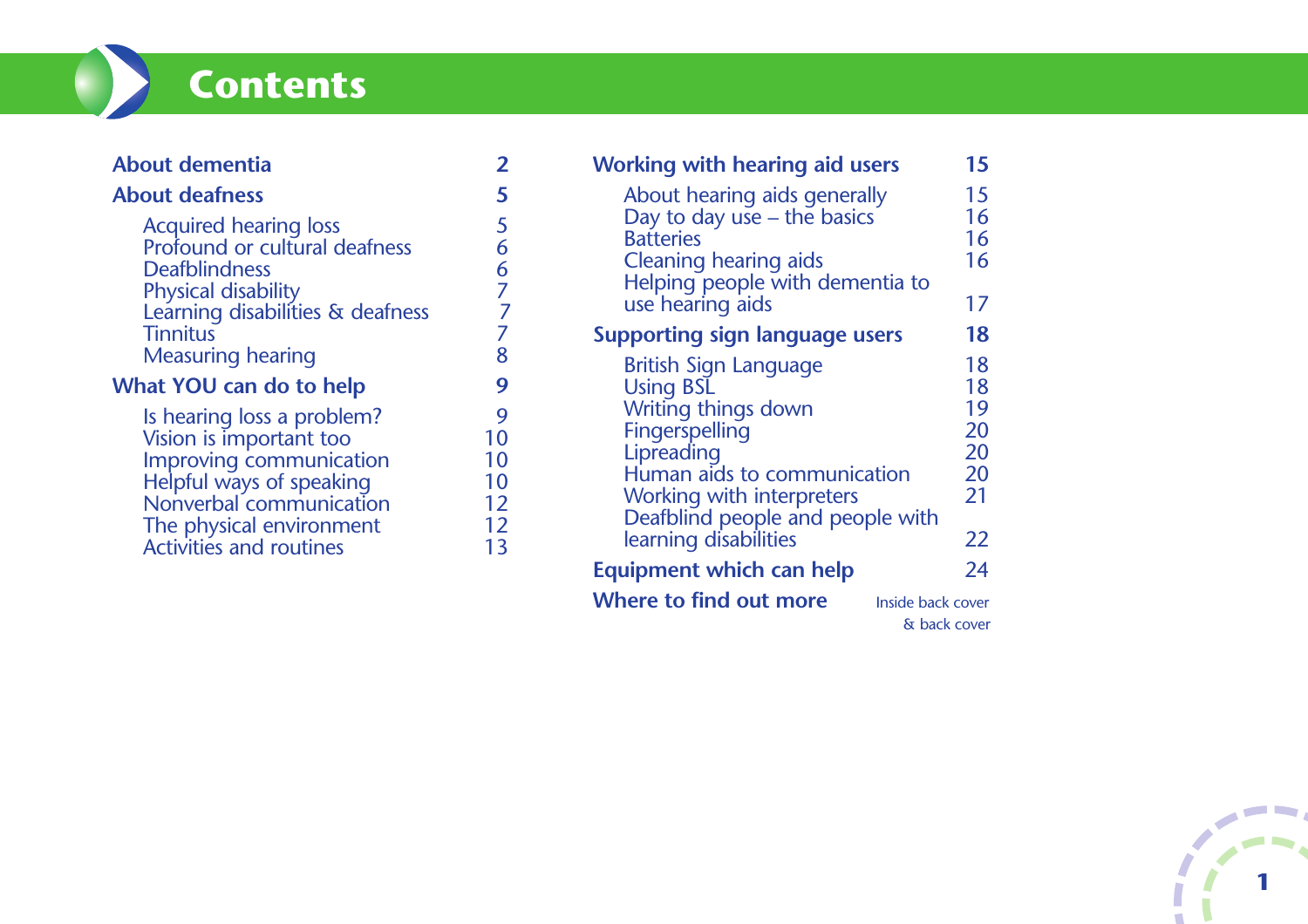# **About dementia**

*I'm forgetting things all the time… oh dear! \**

**(Deaf service user)**

The word 'dementia' is used as a general term for a number of related conditions. This includes the more common types such as Alzheimer's Disease and vascular dementia. The less common types include dementia with Lewy bodies and Pick's Disease.

About one in 20 people over the age of 65 has dementia. It can also develop in younger people, but it is rarer. More people will be diagnosed in the coming years as the UK population grows older. Most people with dementia live in their own home.

We do not know what causes dementia. For some people there may be a genetic aspect. There are now drugs which can help to slow down the rate at which things change. However, they do not 'cure' the condition.

#### The main symptoms of dementia are:

- memory loss
- confusion
- difficulty with thinking and decision-making
- decline in skills needed for everyday living
- changes in ways of communicating

At first the individual's problems are likely to be fairly mild. They may get the details of recent events mixed up and have problems finding the right word or sign (if they are a sign language user). As the condition progresses, however, things become more difficult. Eventually they may stop using language altogether. Memory problems may progress until the person seems to be in a permanent state of confusion.

Although the symptoms of dementia usually involve losses of various kinds, it is very important to remember that the person who has dementia does not get 'lost'. They are still there, trying to understand things, trying to keep in touch with other people and do things which are important to them. They still have feelings, likes and dislikes and hopes for the future.

*<sup>\*</sup> All the quotations come from 'Dementia & Deafness: An Exploratory Study' – details of how to get this report are provided in Acknowledgements.*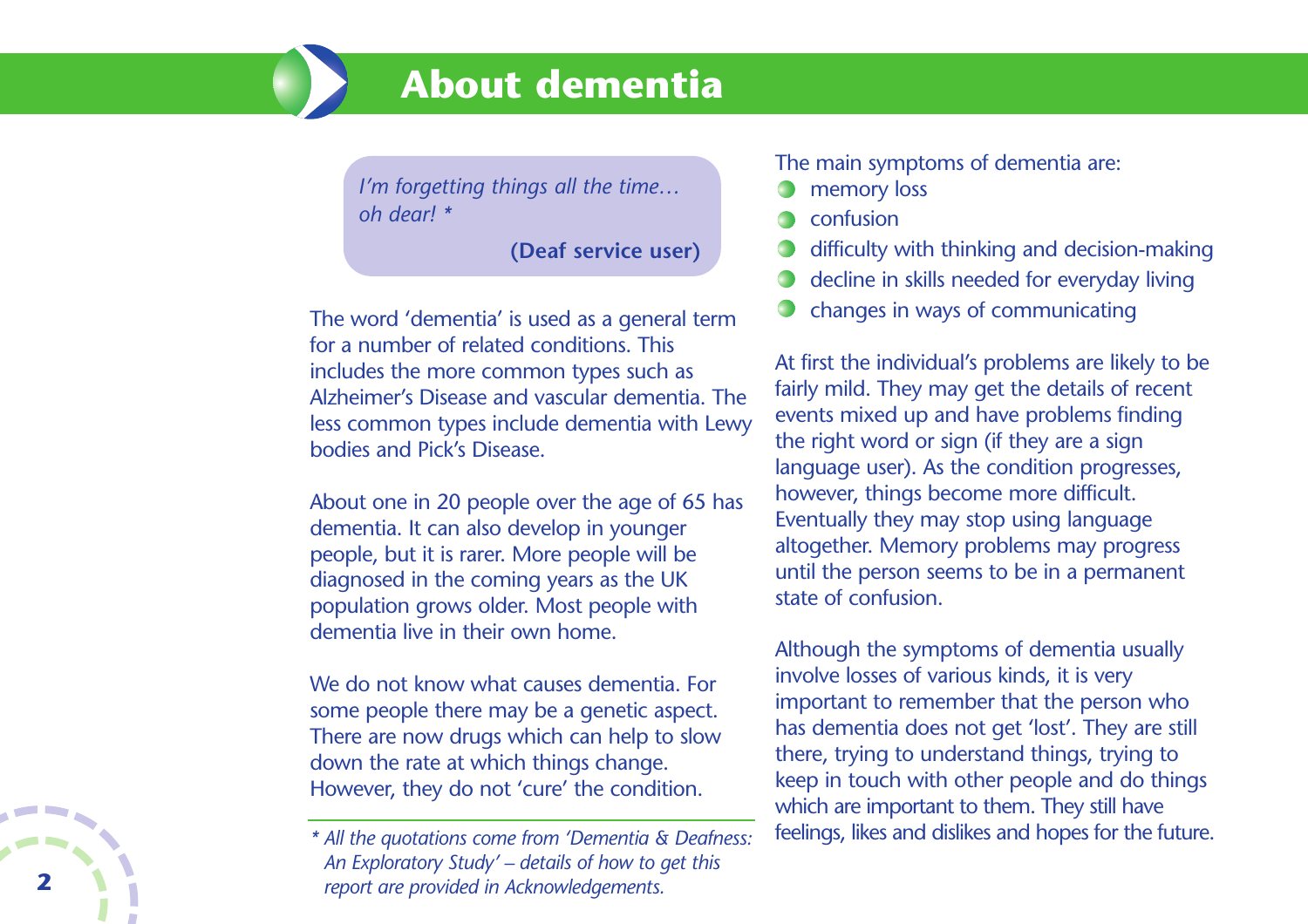Every person who has dementia experiences it in their own individual way. How the condition develops depends on the person's personality, history and personal circumstances. How those around the person behave towards them makes a big difference too.

Communication is a central issue. Often the person's ways of communicating will change over time. They may have problems finding the right words or signs and this might cause frustration. But they still need to remain in communication with those around them. So, we need to adapt our ways of communicating to suit the individual.

Trying to keep in touch with the person tells them that you know they are a unique and valuable person, and that their feelings and needs matter.

There are many ways to communicate. As well as words, there is eye contact, touch, and facial expressions etc. Sometimes simply offering a friendly smile and a reassuring touch will be more helpful to the person than using a lot of words. We should never say that a person

"can't communicate". Rather we should ask "How is this person telling me about their needs?"

It is important to help the person to remain involved in things which they enjoy and are familiar. They also need to keep as much control as possible over what is happening to them. This may lessen feelings of fear and anger, which can lead to the person doing things which other people find difficult (for example, hitting out or trying to get away from situations).

> *I think his hearing is a contributory factor in the sense that it affects their confidence because if they don't hear somebody speaking to them, and they've got this confusion with memory, it plays havoc with their communication.*

> > **(Relative of service user with acquired hearing loss)**

 $\overline{\phantom{a}}$ 

 $\begin{array}{c} \begin{array}{c} \begin{array}{c} \end{array} \\ \begin{array}{c} \end{array} \end{array} \end{array}$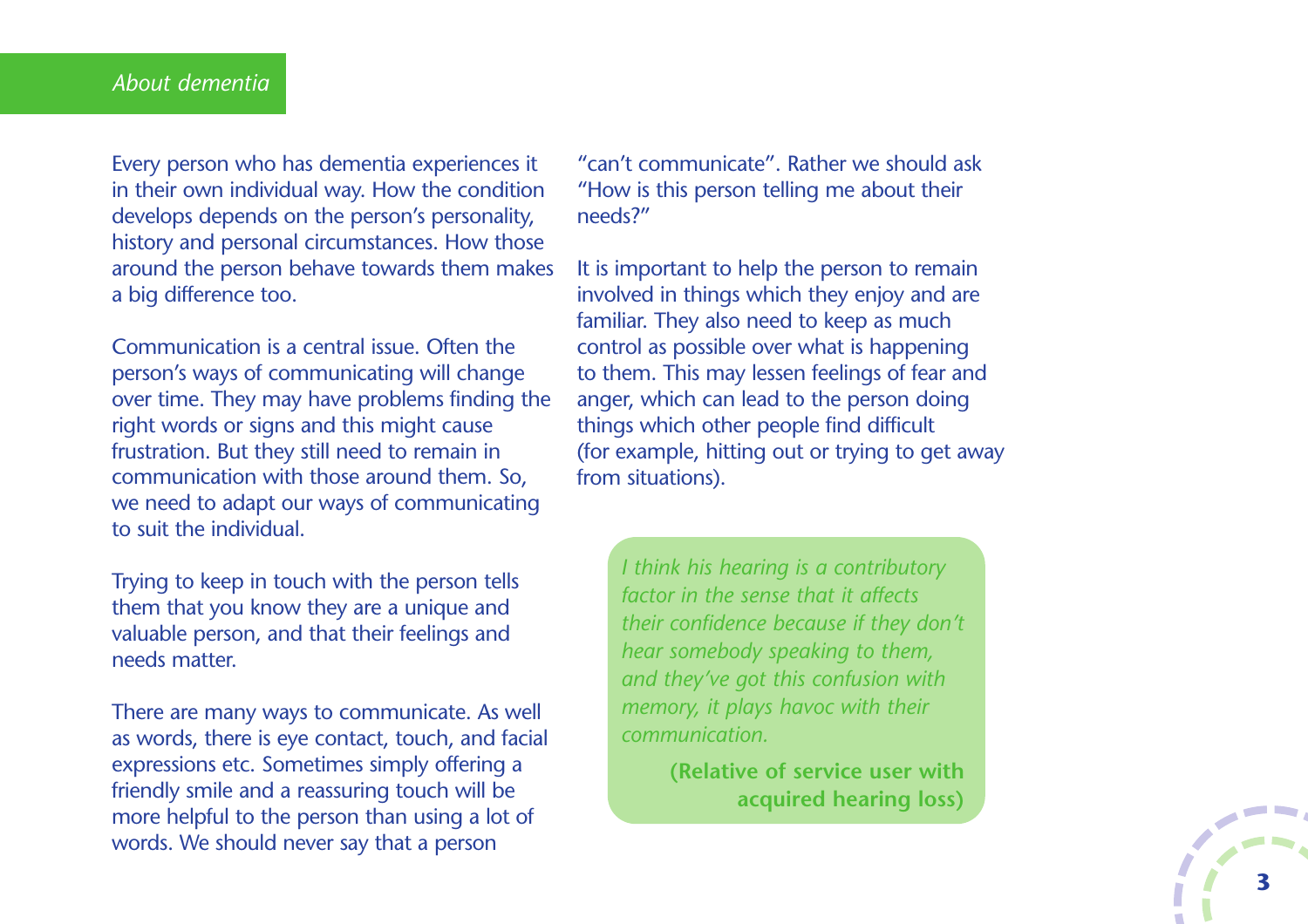Many people with dementia also have depression, although often it is not recognised or treated. The person may withdraw from activities and relationships, and generally lose their confidence. It is easy for others then to think these changes are caused by dementia, rather than realising that the person is depressed as well.

In common with other older people, many people with dementia also have hearing loss. Some of them will have been deaf from an early age. The difficulties which are part of dementia are made much worse when the person cannot hear properly. Our response to this situation will have a huge effect on how they feel and what they are able to do.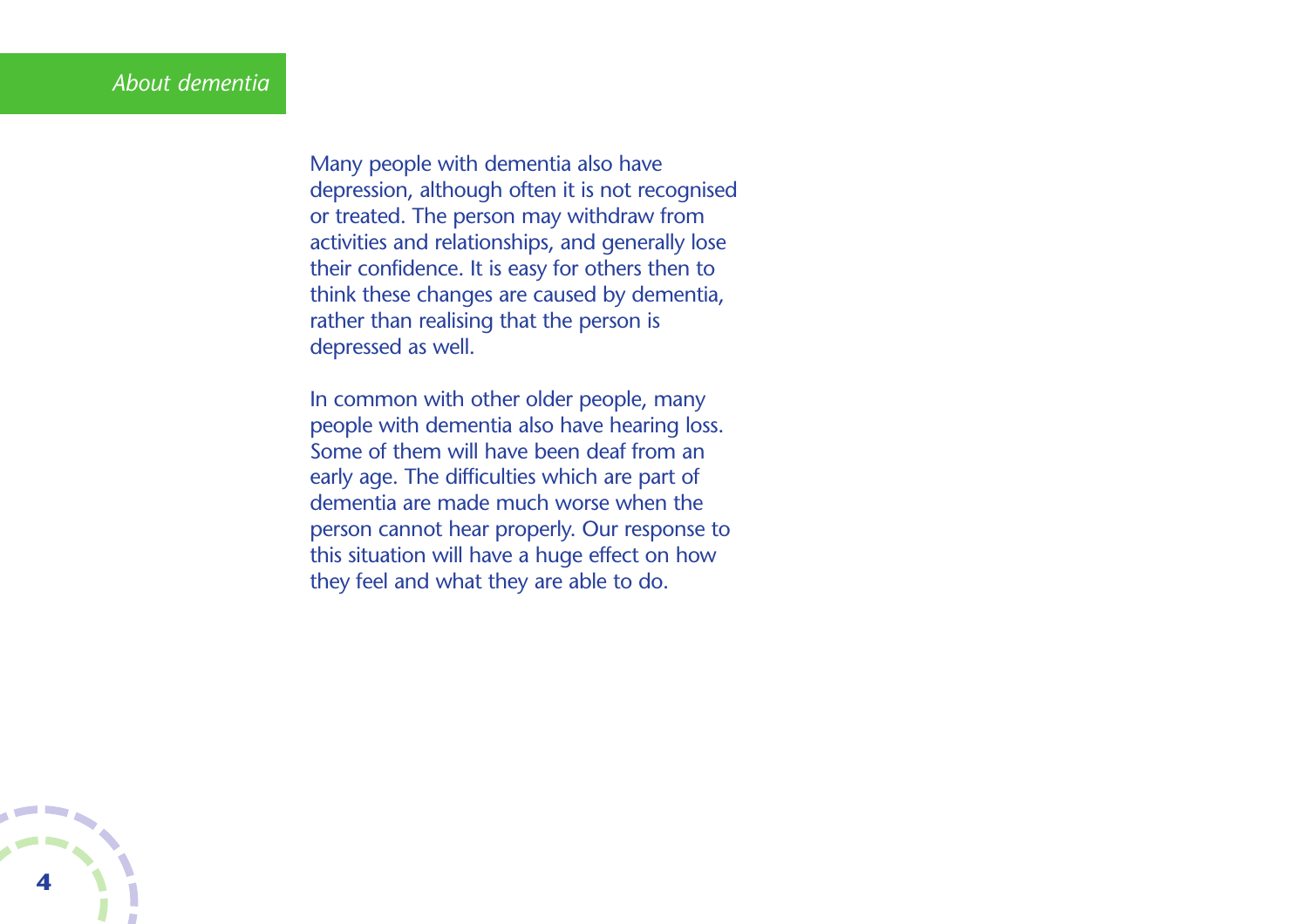# **About deafness**

*It's a horrible feeling - standing talking to somebody and they're talking back at you and you can't hear what they're saying... You feel so stupid.* **(Service user with acquired**

**hearing loss)**

There are an estimated 9 million deaf and hard of hearing people in the UK; this means approximately 1 in 7 people. *<sup>+</sup>* This number is rising as more people live well into old age. Most of them gradually lose their hearing as they get older – only 2% of young adults are deaf or hard of hearing. The proportion of deaf people starts to increase significantly around the age of 50; and 71% of the over 70 population are deaf or have significant hearing loss.

# **Types of deafness**

There are two main types of deafness: acquired hearing loss and profound or 'cultural' deafness. There are also people who have multiple sensory needs, such as those who are both deaf and blind, and those with physical and learning disabilities.

# **Acquired hearing loss**

Deafness which develops during a person's lifetime is usually called 'acquired hearing loss'. There are two types of acquired hearing loss:

- **conductive deafness** sound has difficulty in passing through the outer or middle ear
- **sensorineural deafness** the cause of deafness lies in the cochlea or hearing nerve

Acquired hearing loss can come about through a variety of causes. Certain types of illness and injuries can cause deafness, which is either temporary or permanent. This can happen at any age.

Exposure to loud noise is one of the most common risks to otherwise normal hearing. Permanent damage to the ears can be caused by as little as one minute's exposure to loud music in a night club, for example!

*+ See these symbols in 'Where to find out more' for source of information.*

 $\overline{\phantom{a}}$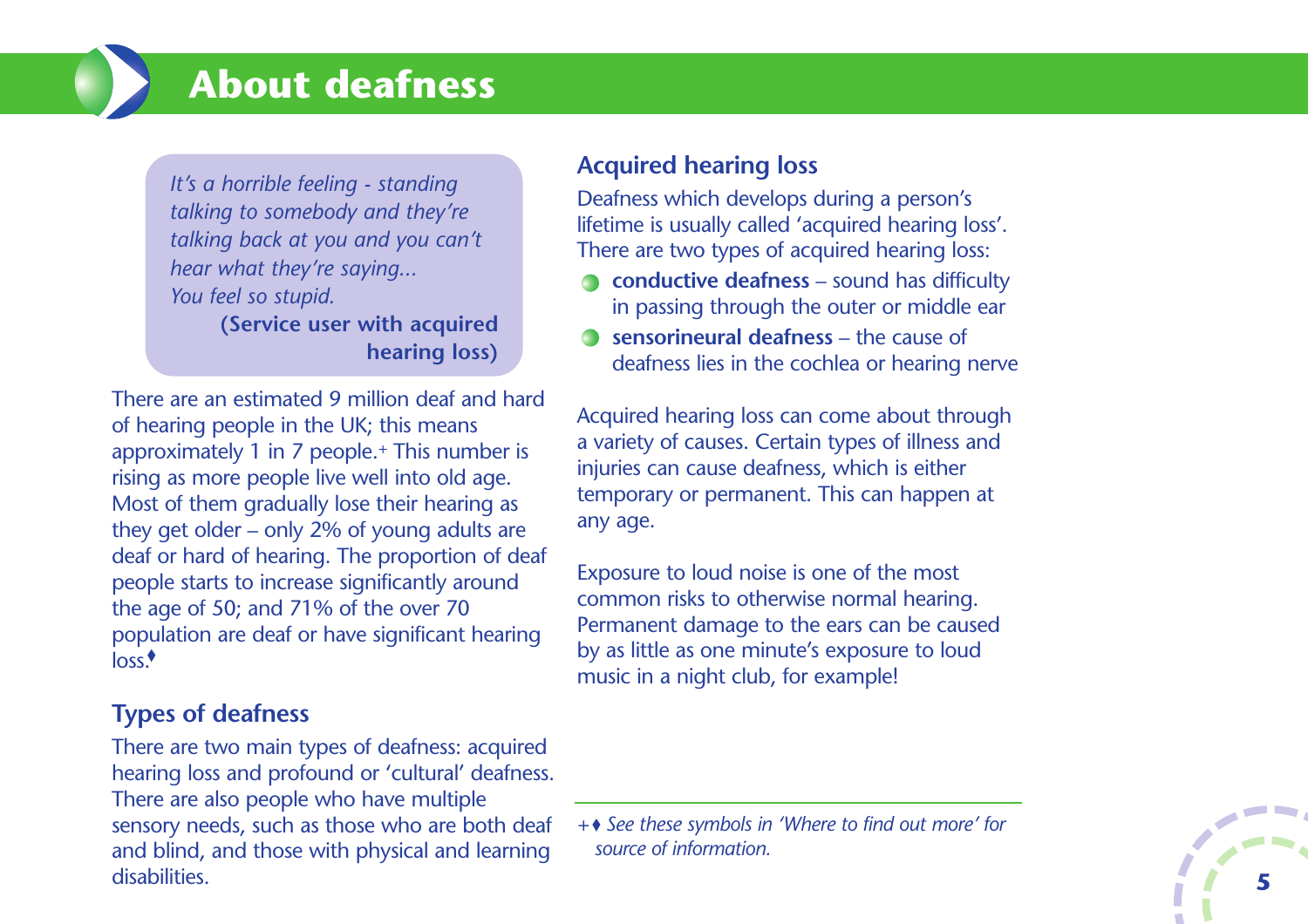#### **Profound or 'cultural' deafness**

*Hearing people should wake up about deaf people.*

**(Deaf service user)**

People who are born deaf or have become deaf very early in life are often known as being profoundly or culturally deaf. Most deaf children (95%) are born to two hearing parents who will probably know nothing about Deaf people or sign language.

Many deaf people consider themselves part of the Deaf community (deaf with a capital D) and are comfortable with their own Deaf identity. Such Deaf people emphasise the importance of vision in their lives, and do not place particular focus on not being able to hear or speak particularly well. Some do not benefit at all from hearing aids and choose not to wear them. In the UK Deaf people use British Sign Language (BSL) as their first language. More information about BSL and ways of communicating with sign language users is provided later in this booklet.

Some will have attended Deaf schools, and it is common for Deaf people to marry other Deaf people. If they choose to do so, Deaf people can enjoy a fully participative social life within the Deaf community. There are clubs for Deaf young people and for older people, churches where BSL is used, Deaf drama and other arts organisations, and a wide range of sports clubs which participate nationally and internationally in everything from chess to football.

However, it is also true that Deaf people have much higher rates of mental health problems than the general population. This is probably related to the fact that people in the hearing world generally do not recognise the needs and abilities of Deaf people, and there is still a great deal of discrimination. You can find out more about the Deaf community by watching TV programmes such as 'See Hear' on the BBC.

#### **Deafblindness**

It is thought that there are 24,000 deafblind people in the UK. A much larger number have significant difficulties with both vision and hearing which are not classified as deafblindness.\*

*<sup>\*</sup> See this symbol in 'Where to find out more' for* **6** *source of information.*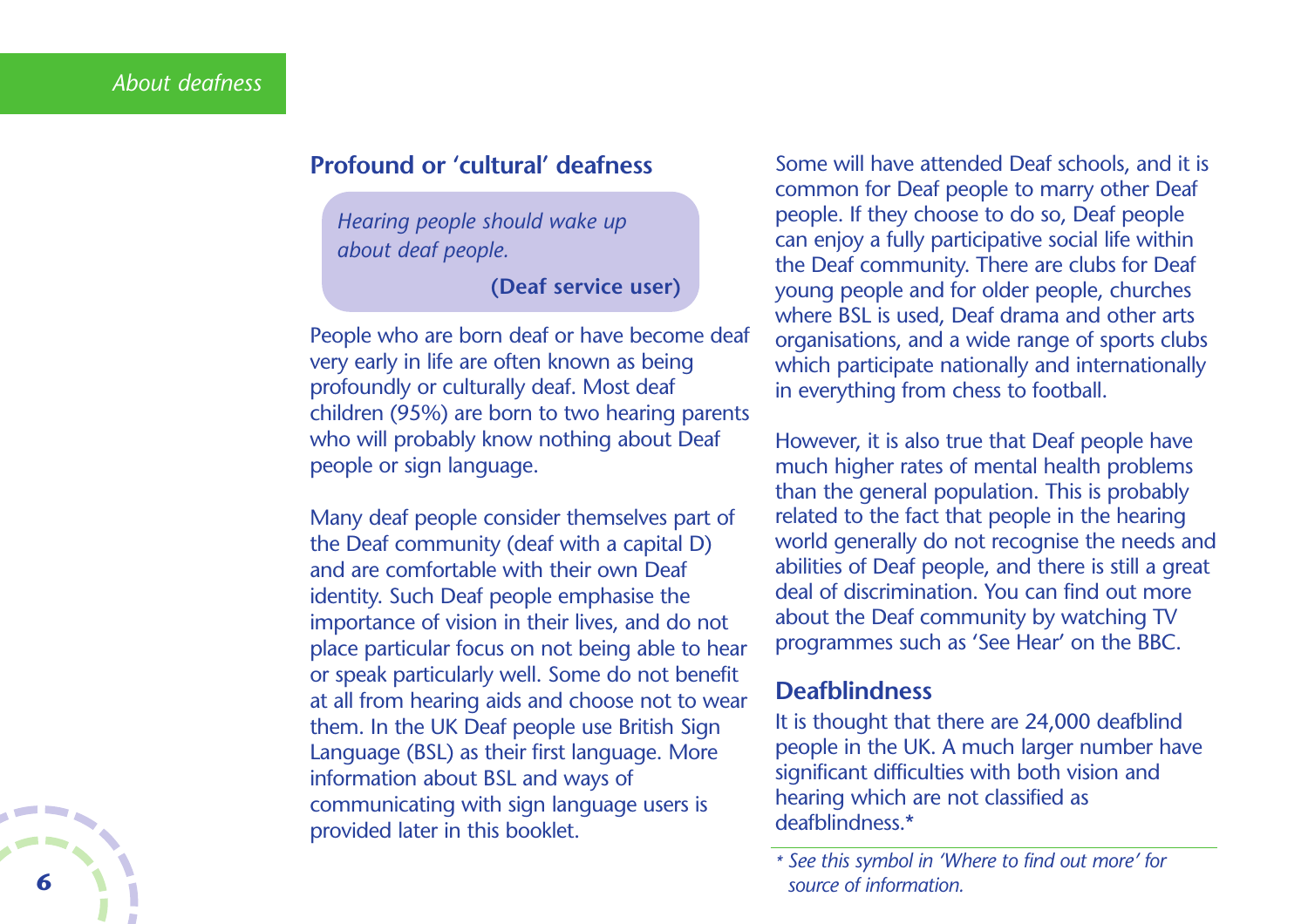Deafblind people may have particular difficulties taking in information. Some may be likely to focus on a particular piece of information and get it out of context. This may make an individual appear to be confused generally.

Because of these factors they are at high risk of being 'informally diagnosed' as having dementia. If the person has some degree of vision and hearing, don't assume that this will lessen confusion. It may even make matters worse.

# **Physical disability**

In common with many older people, Deaf people and those with an acquired hearing loss are likely to develop various sorts of physical disabilities as they grow older. Arthritis, in particular, may interfere with the ability of a sign language user to communicate, and general frailty or mobility problems will make communicating whilst moving around more difficult.

#### **Learning disabilities & deafness**

People with learning disabilities are more likely to be deaf or hard of hearing than those in the general population. Many significant people with a learning disability also have a hearing loss of. People with Down's Syndrome are also much more likely to develop dementia.

*Well, I forget things... But I don't want to be in home with hearing people... Being with hearing people is lonely, lonely, lonely.*

**(Deaf service user)**

#### **Tinnitus**

Tinnitus is the name given to a condition where a person hears sound which is not coming from outside the ears. This sound may resemble ringing, buzzing or whistling. In some cases it can sound like music or voices. The sounds may be present all the time or they may stop and start.

We do not know what causes tinnitus. It is estimated to occur in about 10% of the population (people of all ages), and about 5% are thought to have severe or persistent problems.<sup>•</sup> Tinnitus cannot be diagnosed unless

 $\overline{\phantom{a}}$ **7**

*See this symbol in 'Where to find out more' for source of information.*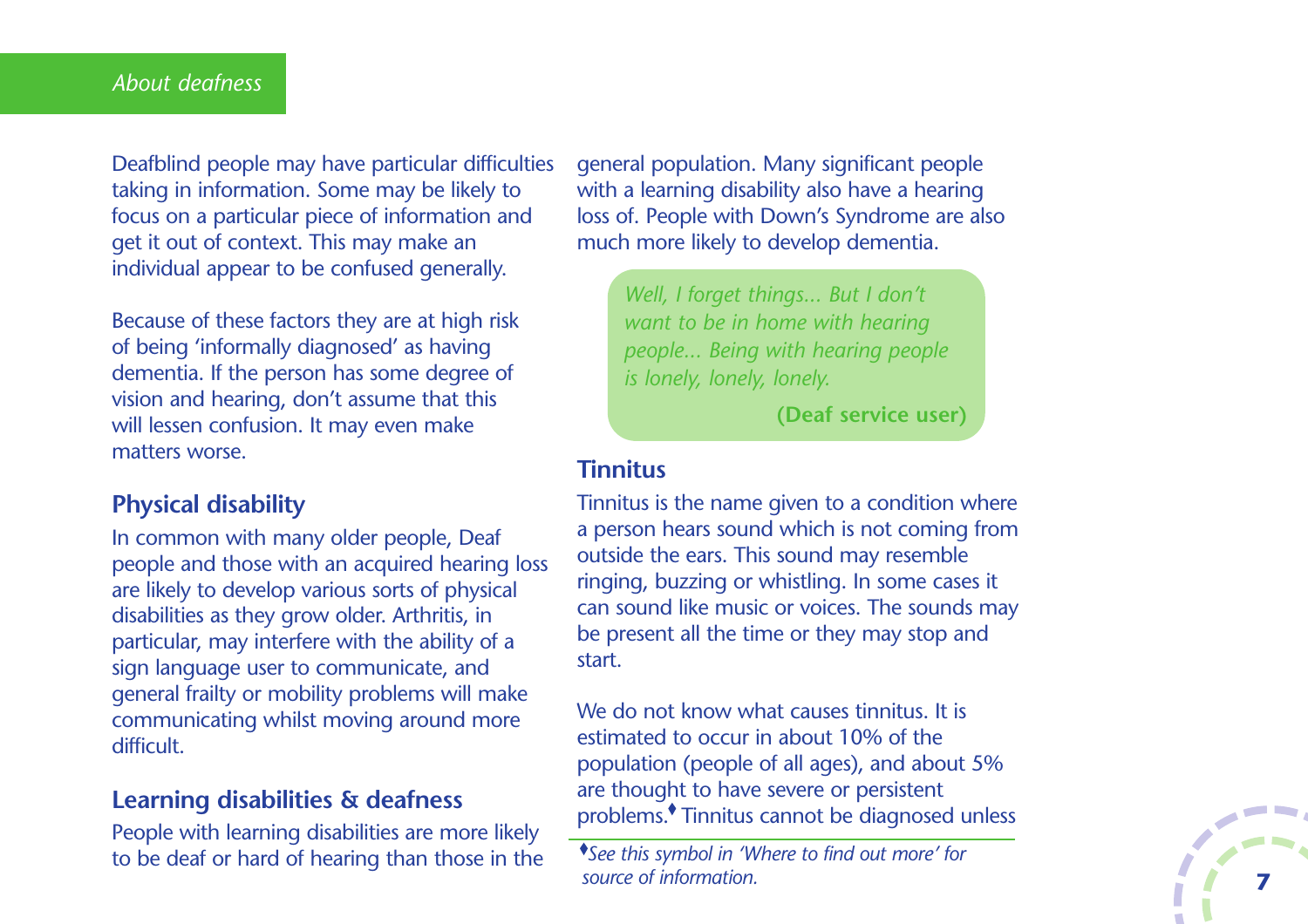the person experiencing it reports their problem. This means that people who have dementia may also be experiencing tinnitus without others knowing.

Some psychological treatments for tinnitus are available. These generally involve helping the individual to cope with their symptoms by diverting their attention away from the distressing sounds. Many people with dementia would find such methods difficult to learn. It has been suggested that avoiding stress, caffeine and loud noise are also helpful.

#### **Measuring hearing**

A hearing test, carried out in an NHS clinic or by a private company, identifies the quietest sounds a person can hear across a range of pitches of sounds (their thresholds). The higher these are, the greater the hearing loss.

- **0-19** Little or no difficulty following speech
- 20-40 | Mild deafness; some difficulty following speech, especially in noisy environments
- **41-70** Moderate deafness; difficulty in following speech without a hearing aid.
- **71-95** Severe deafness; people usually rely on lipreading even with a hearing aid. BSL might be a preferred language.
- **95 >** Profound deafness; for those deaf from birth, BSL may be a preferred language.

Deaf and hard of hearing people choose to communicate in different ways depending on their level of deafness and/or preferences. For example, people with mild hearing loss may find that lipreading or using a hearing aid is most effective. People with more severe hearing loss might prefer to use British Sign Language (BSL), a speech-to-text transcription system, or rely on intensive lipreading. Deafblind people may use the Deafblind manual alphabet, or 'hands-on' signing.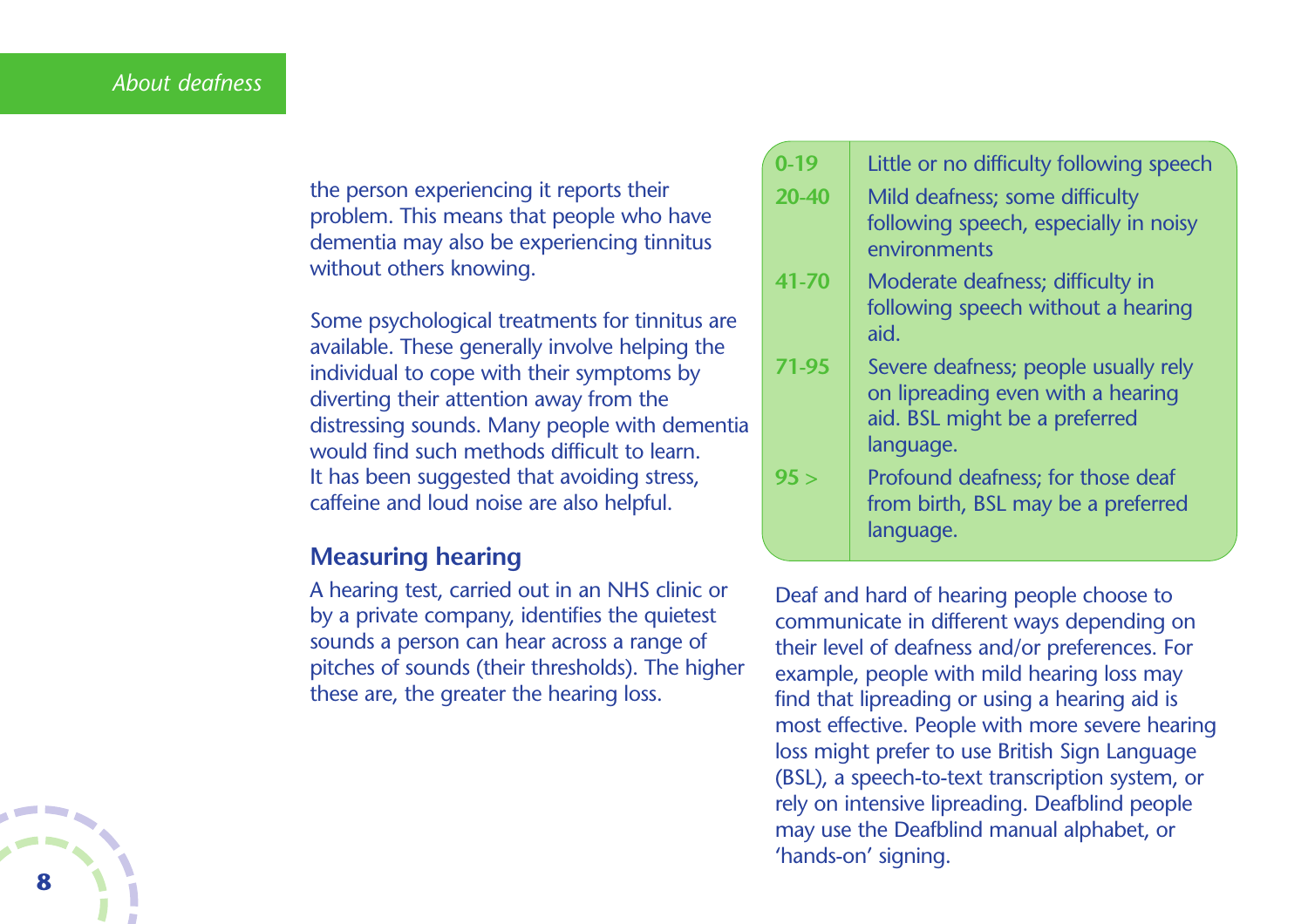# **What YOU can do to help**

*Some people don't bother, you see . . . . They don't understand how I'm feeling.*

> **(Service user with acquired hearing loss)**

The following are some important things to remember – whether you are working with a person with dementia who has always been deaf or one who has become hard of hearing in later life:

- We **must** try to keep communication channels open.
- It is **not** acceptable to write the person off and assume that they are unable to understand you and have nothing important to tell you.
- Everyone is different we need to adopt an individual approach.
- **Sometimes we will not be sure if we have** been successful or not – but we still mustn't give up.
- **Keeping an open mind is essential.**

# **Is hearing loss is a problem?**

When you meet someone with dementia who seems unresponsive, don't just assume that this is due to their poor memory. Ask yourself what role hearing loss might be playing in the situation. If the person is over 70 it is likely that they will have some degree of hearing loss. Many will have a significant hearing loss.

> *It takes time. If you're alerted to it very quickly that's fine, but otherwise it could be weeks down the line and you realise someone's having difficulties with communication.*

> > **(Care practitioner)**

There are some simple things you can do to try to find out about how good a person's hearing is:

- Start by facing the person and talking normally.
- Avoid asking yes/no questions which mean that the person is more able to guess an appropriate answer. Open questions like "What did you have for lunch?" are more likely to reveal a problem with hearing.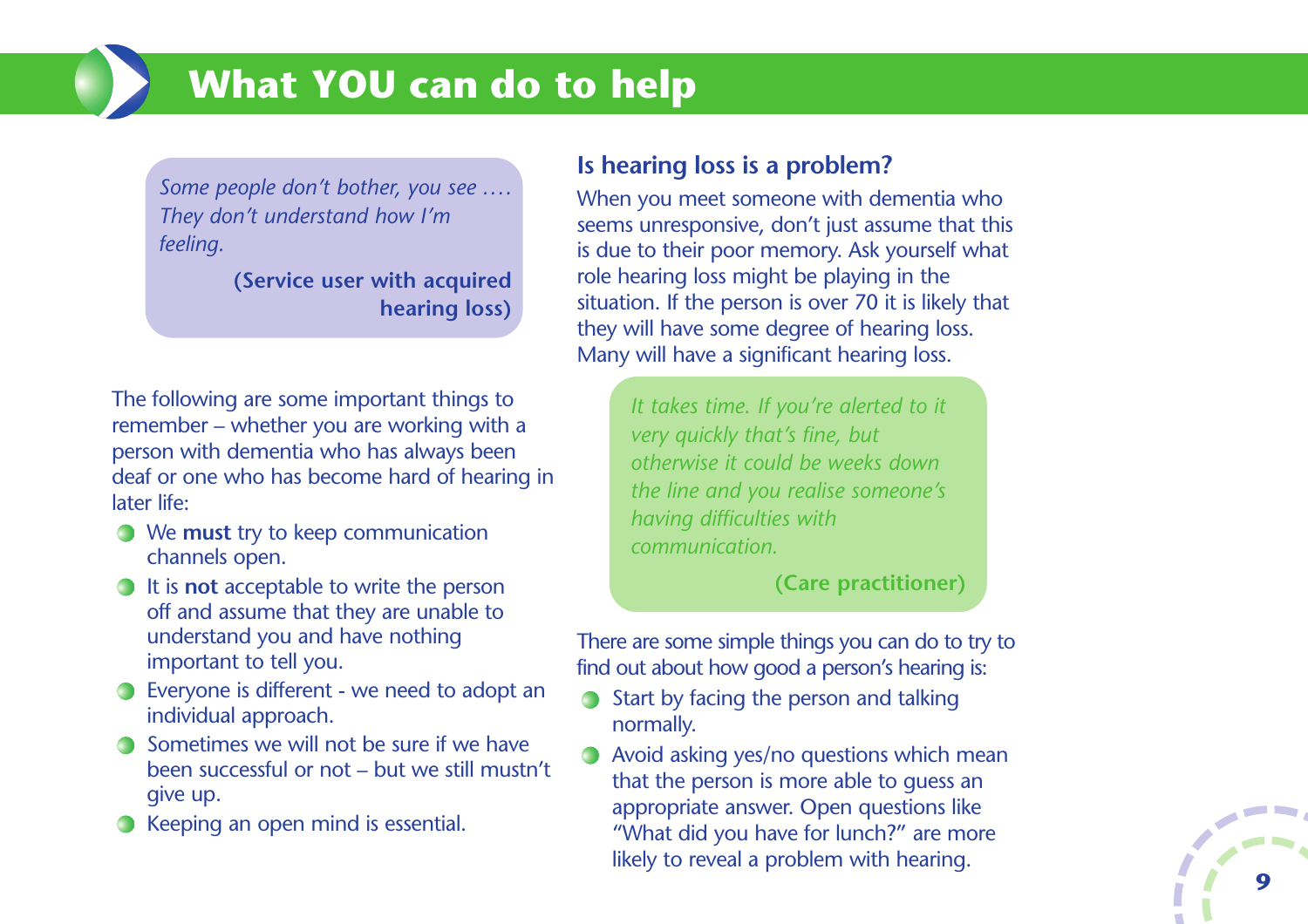Then try casually covering your mouth as you speak. This will interfere with lipreading.

If you suspect that there is a problem which has not been picked up previously, the person should see their GP. Sometimes a simple intervention such as ear syringing may help. For others a referral to an audiology service or other specialist will be necessary.

#### **Vision is important too!**

Deaf people rely more on visual clues in day to day life, so making sure that the person is wearing clean, up-to-date spectacles is essential

> *And he complains about his eyesight as well. I know that he did have the start of a cataract, but he says that he cannot read a newspaper now. But with the communication being poor, how does he tell his optician about how he's feeling, how he sees?*

> > **(Relative of person with acquired hearing loss)**

#### **Improving communication**

*When someone has dementia so many things come down to language and communication.* 

**(BSL/English Interpreter)**

#### **Helpful ways of speaking**

- Choose a quiet place or minimise background noise
- Get the person's attention before you start speaking
- Make sure the person can see your face clearly and that it is well-lit
- Get onto the same level so they are not having to look up or down
- **Do not shout or raise your voice!** This will distort your speech making it more difficult to understand. It may also make you sound angry or impatient, and can be painful to the deaf person.
- Say clearly what the conversation is about.
- Keep the message simple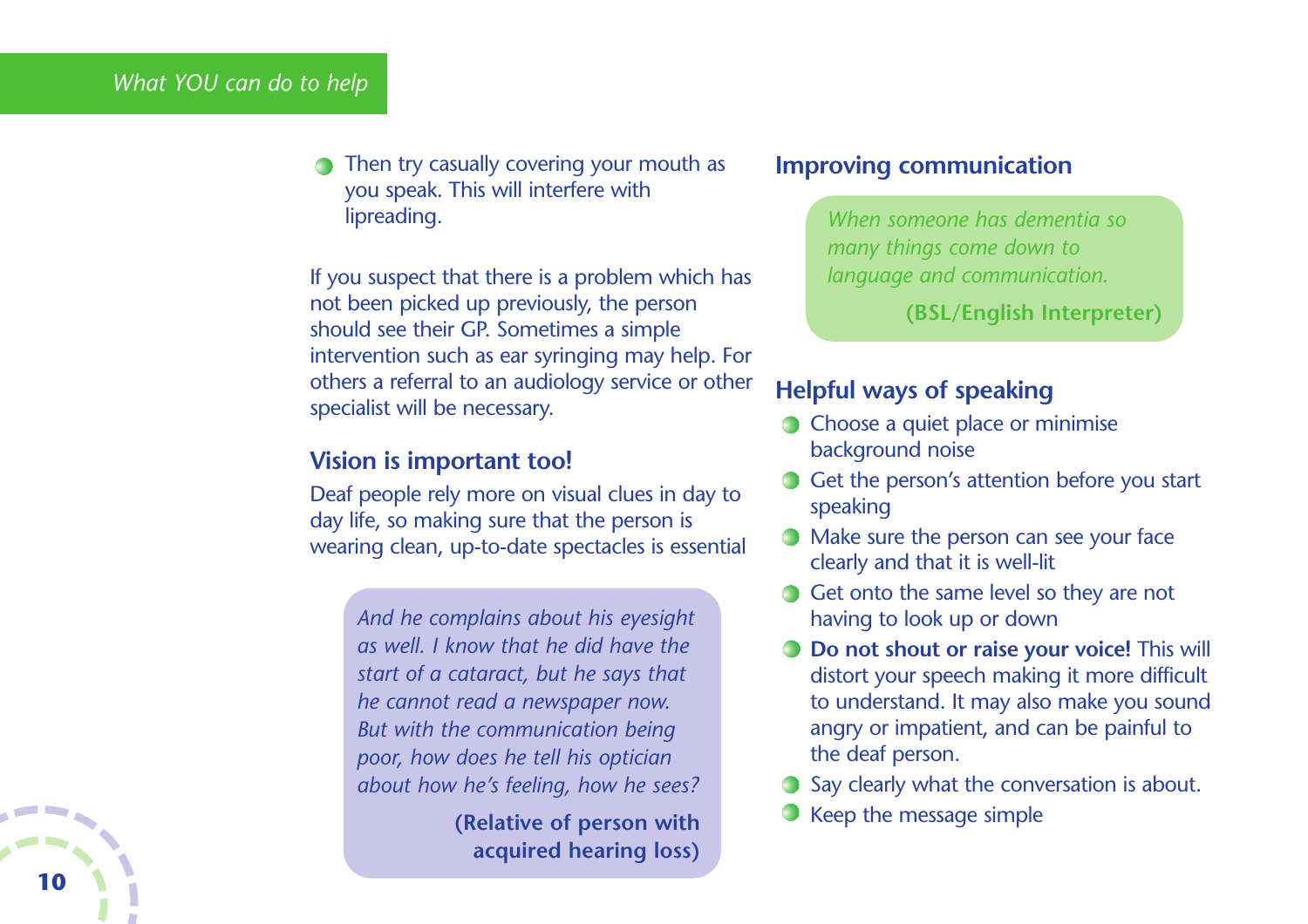#### *What YOU can do to help*

- Speak a **little** more slowly than usual, but keep the natural rhythms of your speech. This will help the person with lipreading.
- Do not over-exaggerate your words as you speak.
- $\bigcirc$  If the person is having difficulty understanding, try using different words to express your meaning.
- $\bigcirc$  If the person is comfortable with reading, you can also try writing down your message.

Every voice and situation is different. So there will be times when an individual can hear more clearly than others. But it is NOT fair to say things like "He can hear when he wants to"! Also, when communicating with someone who is hard of hearing, never give up and say "It doesn't matter" or "Never mind". Deaf people often find this upsetting.

#### **(About people speaking very loudly):**

*Oh, not good at all. No… you don't want that because it can sometimes be disconcerting that – a louder voice.*

> **(Service user with acquired hearing loss)**

Bear in mind that if the person has been hard of hearing for some time, they will probably have developed some lipreading skills (although they may not be aware of it).

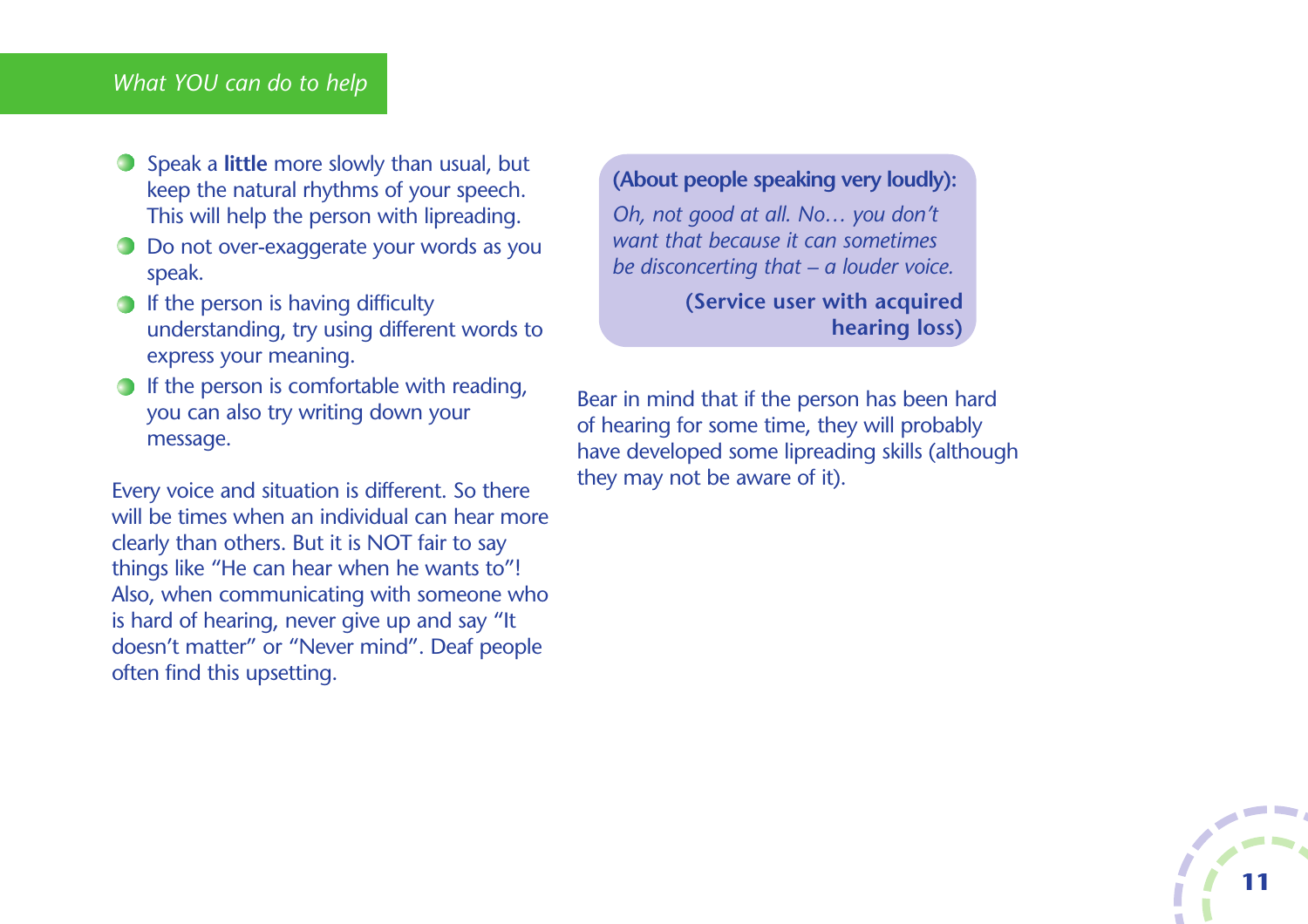### **Nonverbal communication**

*I have to work in conjunction with my eyes. You have to think of things, to associate what you see and what you hear… Gestures… It's important for people like myself who are hard of hearing to associate fairly quickly with what they're saying. … I need visual as well as hearing aids.*

**(Service user with acquired hearing loss)**

The following points are some ideas for making the most of nonverbal communication:

- $\bullet$  Try to be relaxed and friendly smile! Avoid any signals which might make you seem impatient.
- Make sure that the person can see your face clearly – don't sit or stand with your back to the window or other source of light.
- Do not cover your mouth with your hand or anything else while you speak.
- Use eye contact to hold the person's attention.
- Use gestures to back up what you mean, but avoid moving your hands around too much as this can be distracting.
- Use your fingers to give important details like numbers.
- Get close enough to the person to have a conversation, but not so close they feel crowded.
- $\bigcirc$  If it seems appropriate, touch can also be useful.
- **◯** Use objects or pictures to help the person to understand what you are telling or asking them.

#### **The physical environment**

Take some time to think about how the physical surroundings might be affecting the deaf or hard of hearing person:

- Reduce background noise wherever possible. TVs, radios etc should be switched off when no one is paying attention to them.
- Think about whether there are other sources of sound which could be distressing, for example fans/extractors, alarms, telephones etc
- Try to ensure that there are soft furnishings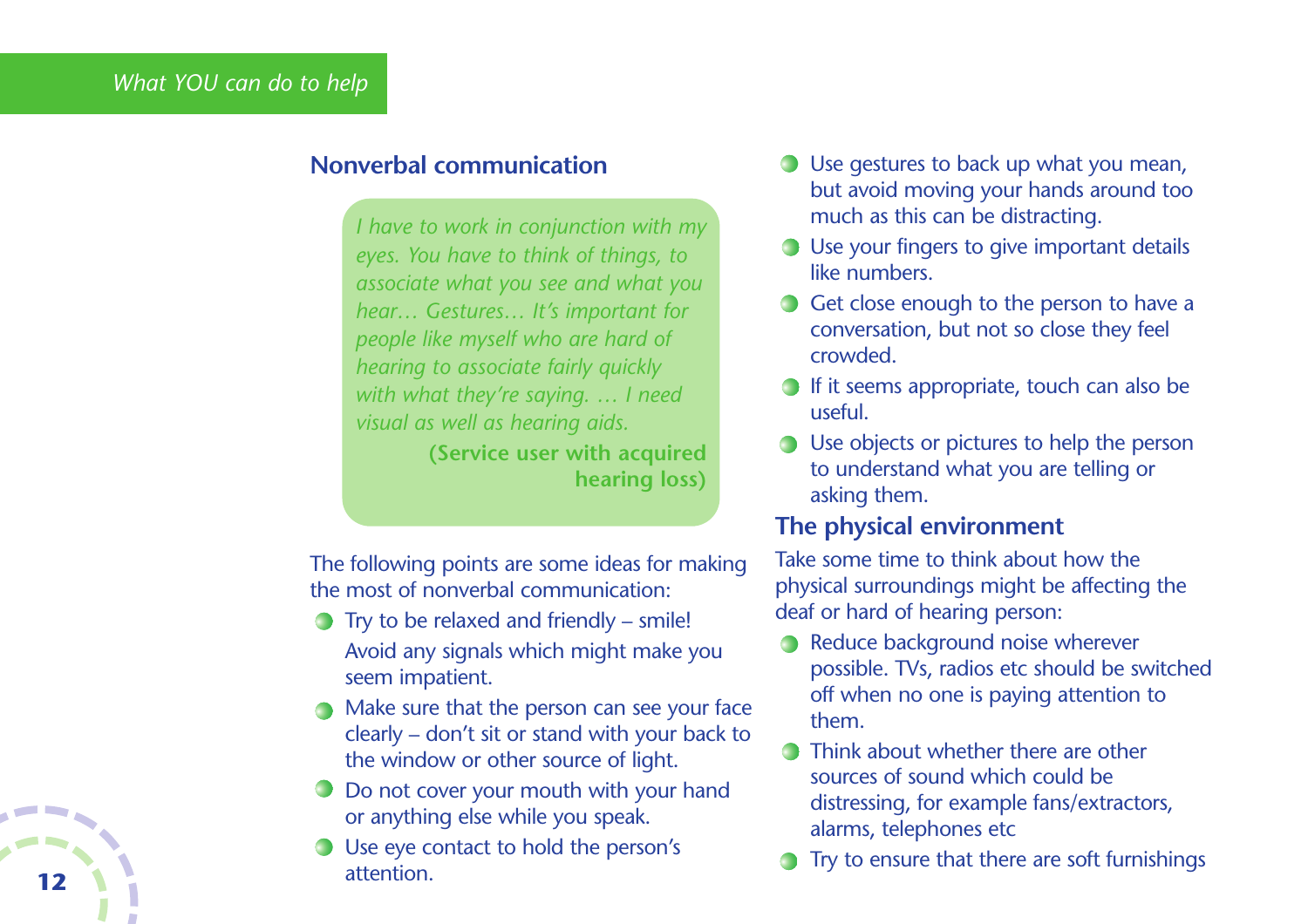#### *What YOU can do to help*

in rooms. They absorb sound and stop it echoing around.

- **•** For rooms with hard floors, minimise noise created by chairs etc moving by fitting rubber ends on chair legs etc.
- Do not position yourself with your back to a window or other source of light. Your face will be in shadow and difficult for the person to see.
- **Bear in mind that for a deaf person being in** the dark may cause significant anxiety as they will be cut off from any kind of communication.

*What about when there are 3 or 4 people all speaking in a group?* A rabble!

*What does it sound like to you?* Just everybody talking at once!

**(Conversation between researcher and service user with acquired hearing loss)**

#### **Activities and routines**

*You're out of company – you're just left to get along yourself. … Maybe I'm a wee bit sad about that. … to get so-and-so "Oh he can't hear you" – just like that.*

> **(Service user with acquired hearing loss)**

How much do the routines and activities in your service include people with dementia who are deaf or hard of hearing? These questions should start you thinking…

- When people come together for social activities (for example quizzes, bingo etc) how easy is it for those with poor hearing to participate?
- How many people come together at once to take part in activities?

What about mealtime arrangements?

- How noisy is the place where people eat?  $\blacksquare$
- Are chairs and tables moved on hard floors? Is there a radio on in the kitchen?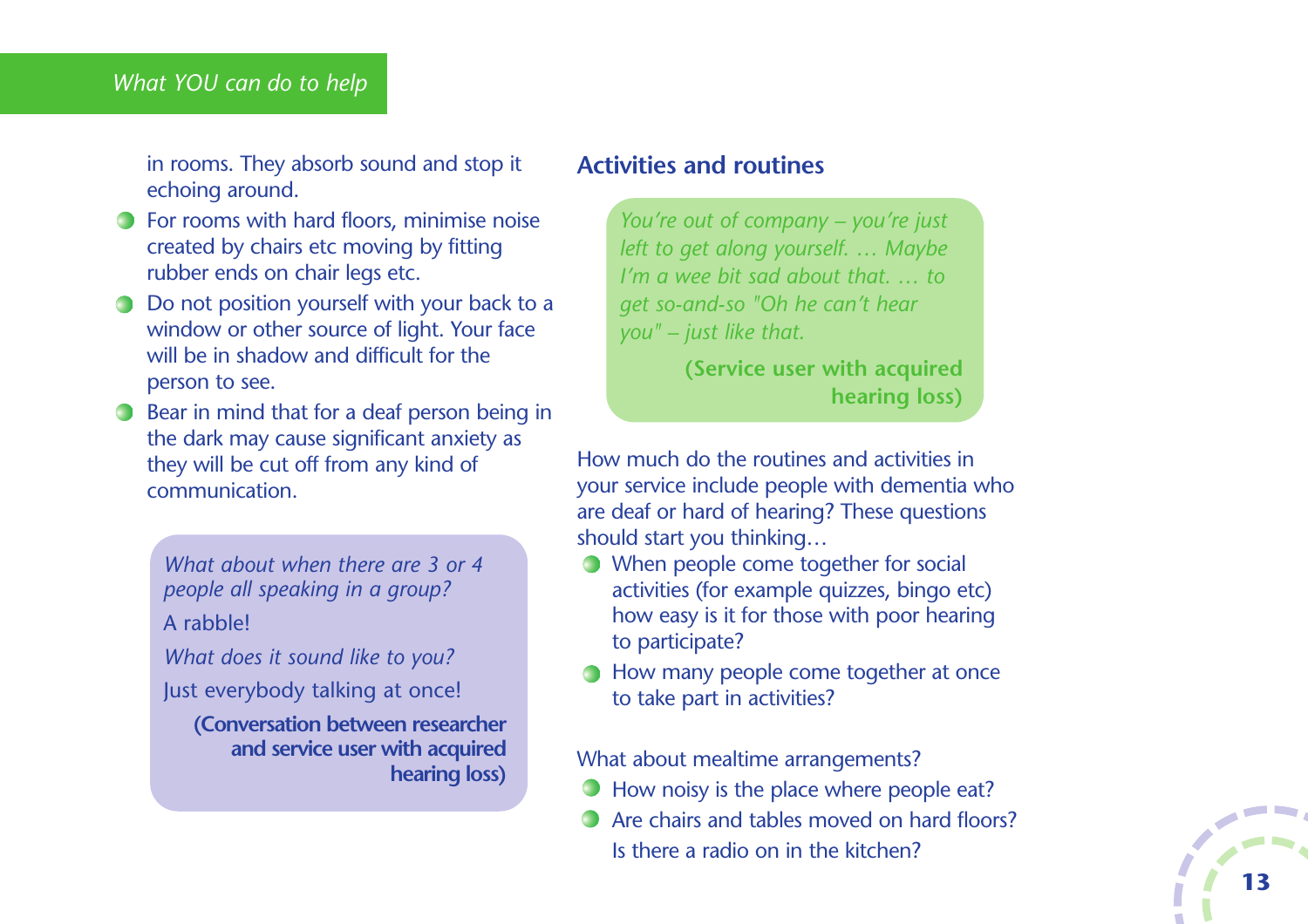#### *What YOU can do to help*

- What opportunities do deaf or hard of hearing people have for making choices?
- Are the ways in which people sit around the room or around tables helpful?

The things you can do to help will depend a lot on the kind of service you work in. But bear in mind the following points:

- Think about providing opportunities for fewer people to meet on any one occasion.
- **For group activities, think about who needs** to sit nearest to the focus of the activity.
- Keeping noise levels down as much as possible makes things easier for everyone.

*I have missed out on a lot. I've wanted to go to clubs and things, and I know that I'm going to be a nuisance to people because they're having to repeat themselves to you.*

> **(Service user with acquired hearing loss)**

- **Providing visual information to back up** spoken information is helpful. Think about using both words and pictures.
- Show people things, for example meals, rather than relying solely on descriptions and spoken questions.
- Make sure lighting levels are adequate to help people to use visual information.
- Give thought to where people sit and who is near who. Minimising the likelihood of tension or arguments is important.
- Find out directly from people what sorts of things they enjoy and how best you can help them to remain involved.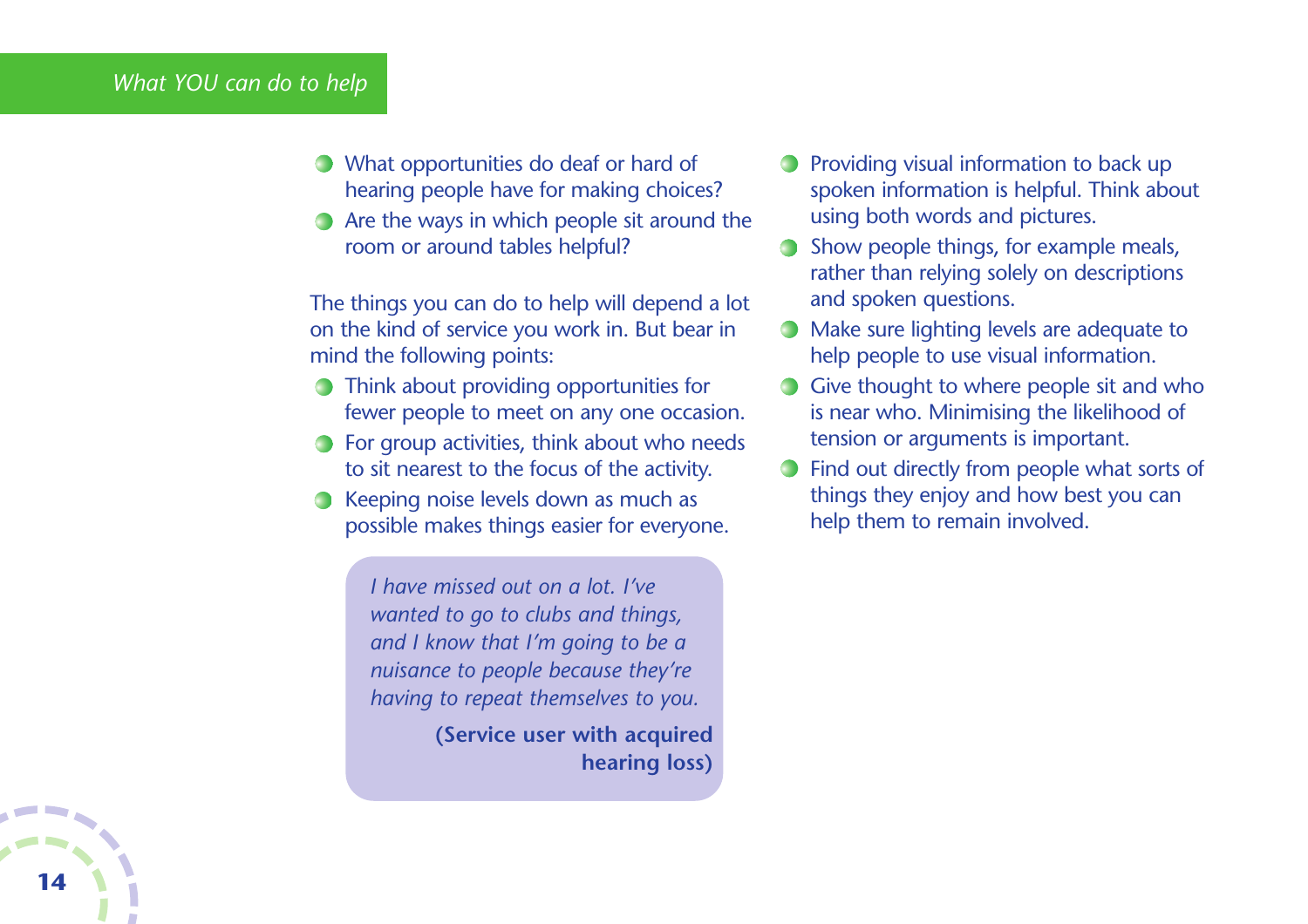# **Working with hearing aid users**

# **About hearing aids generally**

*I can't do without my hearing aid. I'm lost without it. … I would say it is a marvellous thing. Aye, it's not something you can do without once you start with it.*

> **(Service user with acquired hearing loss)**

Hearing aids work by increasing the strength of sounds that the person hears. Some increase all sound (analogue types), others are more selective (digital types). They can offer a real improvement in communication and other activities, but they also have some disadvantages:

- They are not suitable for all deaf people.
- **Background noise can be amplified** making it difficult to concentrate on meaningful sound.
- They can be physically uncomfortable.
- They make unwanted sounds if not fitted correctly.
- They need constant maintenance.

Although hearing aids can help people a great deal, they do not return an individual's hearing to normal. Don't assume that as soon as someone has their hearing aid in they can hear perfectly. Even if it is working well, they will need time to adjust to the way things sound.

It takes time for a new hearing aid user to become accustomed to the aid. A person with dementia will take even longer and need extra support.

There are several different types of hearing aid. The most common is a behind-the-ear hearing aid. This is worn with a piece in the ear and part of it at the back. This diagram shows the important parts of such an (analogue) aid:

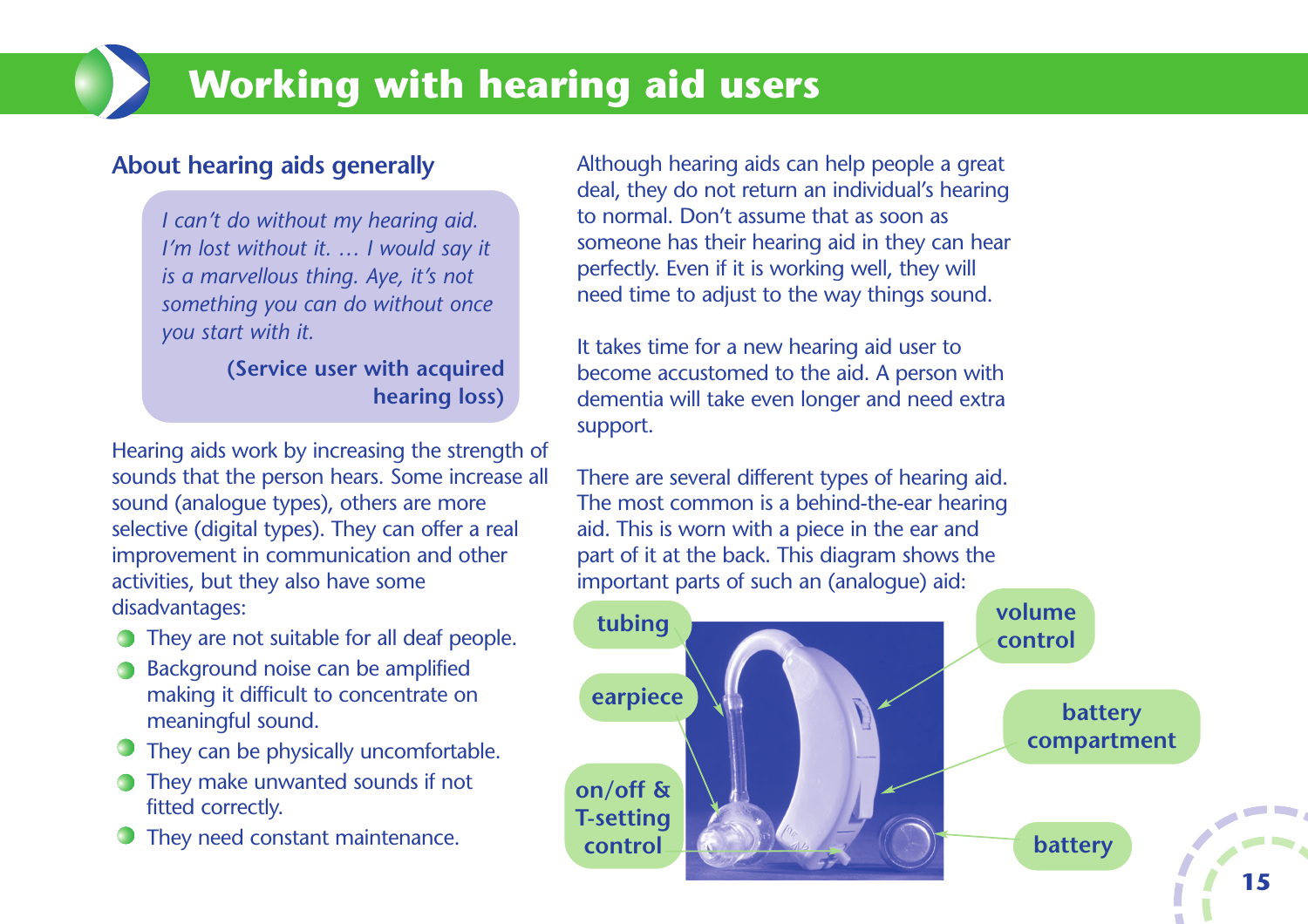Analogue hearing aids have a 'T setting' (telecoil) which works in a different way from usual. The user has to put their aid to the T setting when technology (an induction loop) is available, for example in a large room, public places etc. Induction loops create a magnetic field inside a loop which works with the hearing aid.

An inside-the-ear hearing aid has all the technology in the one part (as shown in picture).

It is also now possible to get much smaller aids which fit inside the canal of the ear.

NHS Audiology Departments (which assess hearing and prescribe hearing aids) often have long waiting lists as demand for their services is very high. As well as NHS clinics, there is a range of private providers of hearing aids.

### **Day to day use – the basics**

A hearing aid has to be switched on for it to work! Forgetting this is a common mistake. Switching it off at night is important for conserving batteries.

The volume of analogue aids needs to be set by the user or their carer. If it is too high, it will whistle. If it is too low it will not be effective. Note that whistling may also be caused by a badly fitting earmould or the mould not having been inserted correctly.

#### **Batteries**

Hearing aids rely on batteries which have to be checked and changed. Batteries should be replaced before they run out. Depending on the type of hearing aid, batteries may last only a few days to about 3 weeks. New batteries are available free from your local Audiology **Department** 

# **Cleaning hearing aids**

Hearing aids must be cleaned regularly or they will become blocked with ear wax and other dirt. Behind-the-ear aids should be cleaned by detaching the mould and tube from the part which contains the technology. **It is vital not to get this part wet!** The mould and tube should be washed in warm, soapy water (do not use detergent). Wax can be removed with a soft brush. The tube needs to be completely dry before the aid is used again – water **16 droplets will distort the sound.** 

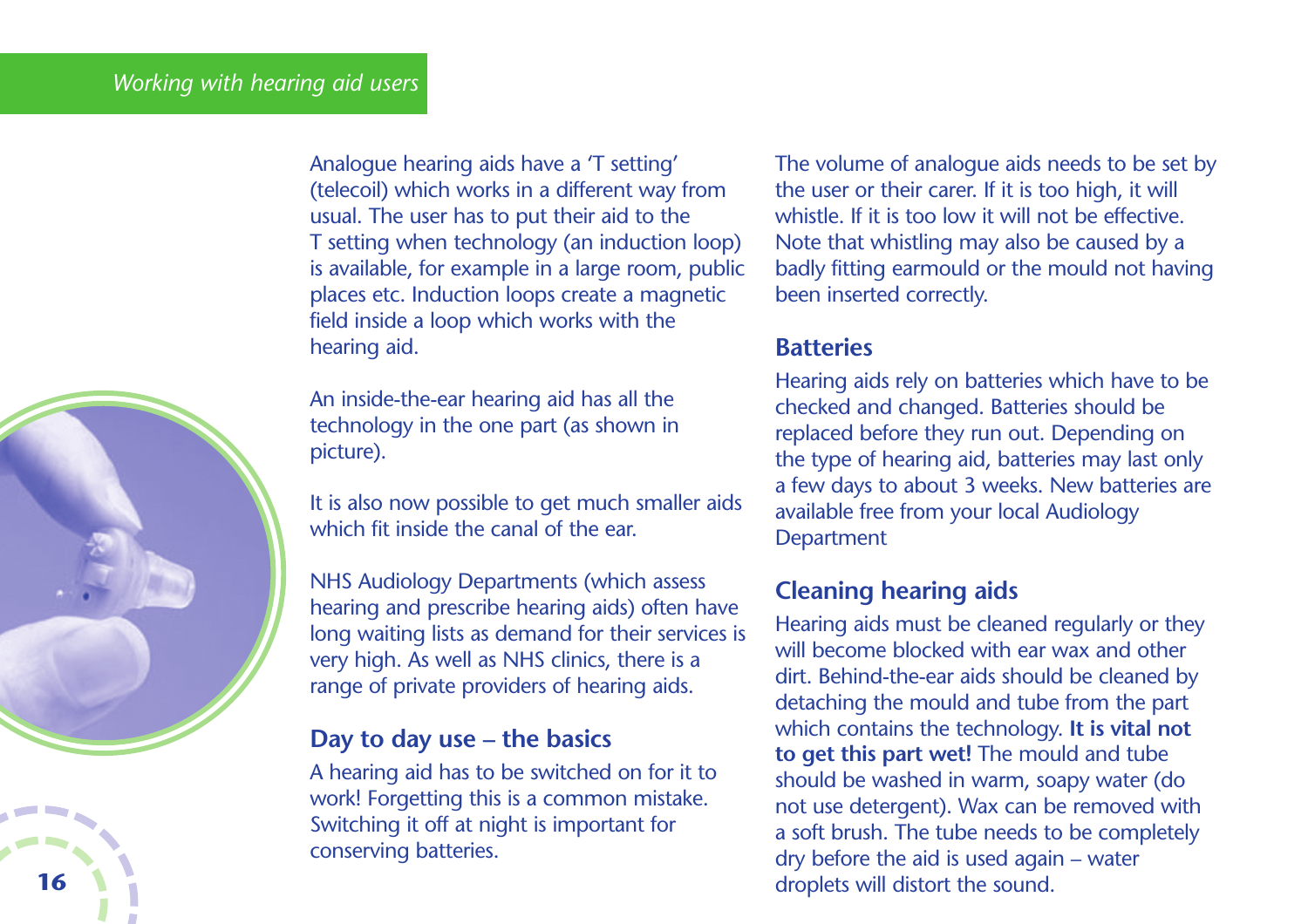If detaching and washing the mould and tube is too difficult, it can be cleaned (daily) with an antiseptic wipe and by using a small hook or brush to remove wax.

Inside-the-ear hearing aids can **only** be cleaned using antiseptic wipes. They must **never** get wet.

The tubes on behind-the-ear hearing aids must be changed approximately every 6 months or they will become rigid and fail to work properly. Spare tubes are available from Audiology Departments.

> *…she sleeps much more when the hearing aids are either not in or not on. But it's amazing what a difference it can make once they're switched on and she goes out … this man spoke to her and her, from going like that (indicates head down), her face just lit up and smiled.*

> > **(Relative of service user with acquired hearing loss)**

# **Helping people with dementia to use hearing aids**

Some people with dementia will have started to use their hearing aid before the onset of their memory problems. Such individuals are likely to be more confident with their aid, but may still require support and encouragement to use it.

Helping someone with dementia who is new to a hearing aid to start using it is more complex. The following ideas may help:

- Don't expect the person to get used to it quickly – it is likely to take a lot of time.
- **Encourage the person to try using it for very** short periods initially, and then gradually extend them.
- **Encourage the person to begin using their** aid in fairly quiet, calm circumstances.
- **Bear in mind that things will sound very** different to the person at first – this may cause distress or disorientation – reassurance will be necessary.
- For some people providing simple written or pictorial information about the aid for the person to refer to may be helpful.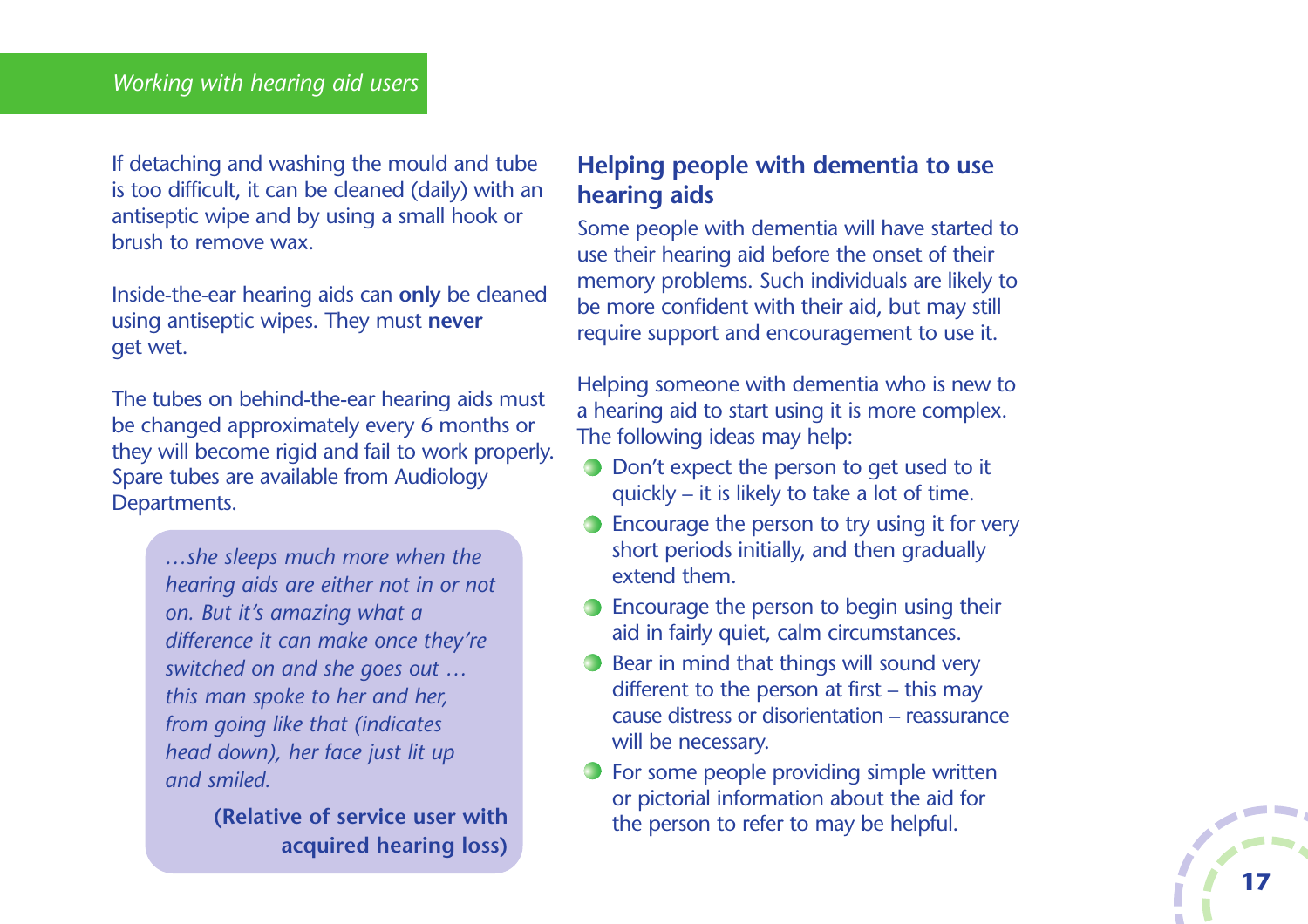# **Supporting sign language users**

### **British Sign Language (BSL)**

*I go to a day centre. I draw… I'm always drawing. It's ok … but hearing. No signing. I sometimes don't know what's going on. I say 'Hello' sometimes but… I want a day centre where people can sign and I know what is going on.*

#### **(Deaf service user)**

It is estimated that 50,000-70,000 people in the UK are BSL users. It is primarily used by those who are deaf from an early age, but lose their hearing later in life who use it as their language of choice.

BSL is a language in its own right which has evolved over hundreds of years. It is a visualspatial language, with its own grammar, structure and principles. Its word order is quite different from that of spoken English. It calls upon many features in order to express meaning, including hand shapes and movement; facial expressions; body language and the use of space. Some people use Sign

Supported English (SSE). This is not a language in its own right, but is a form of English accompanied by signs. BSL has recently been officially recognised as one of the indigenous minority languages of the UK.

#### **Using BSL**

*Even having a knowledge of Deaf culture, and the role and limitations of an interpreter would be better. They wouldn't necessarily need to know the language itself.*

**(BSL / English Interpreter)**

Although learning to use BSL fluently requires attending classes, it is possible to learn a few signs which would allow you to communicate about basic things. (See back cover for sources of information. )

However, if you are not a fluent BSL user and need to communicate detailed information, then it is better to use a BSL/English interpreter. Information about this is provided later.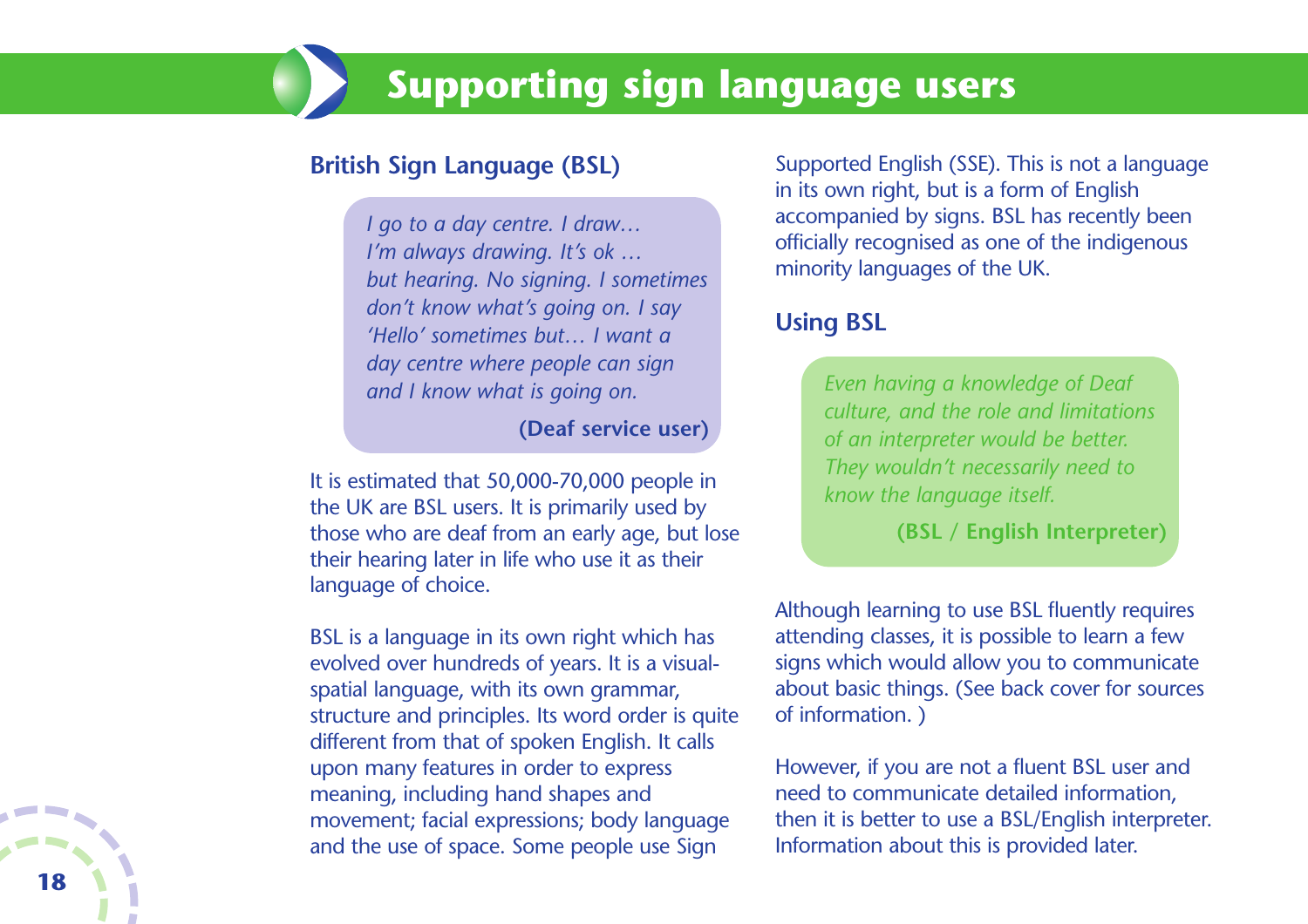#### *Supporting sign language users*

When sign language users develop dementia, some changes in their use of BSL seem to occur:

- Some revert to using signs learned at an early stage in their life.
- $\bigcirc$  Some may find it difficult to recall the sign they wish to use.
- Use of signing space (clearly defined in BSL grammar) seems to shrink.
- **The range of handshapes used tends to** reduce (the fine movements required to produce some handshapes appear restricted).
- The production of signs seems less exact.
- **◯** The signs used to show whether things happened in the past, are happening now, or will happen in the future are less clear, with the potential to cause even more confusion.

When using BSL with a Deaf person with dementia, try to:

- **◯** Use a more simplified sentence structure.
- Repeat what you have understood in BSL to clarify the issue.
- Make sure the Deaf person watching you
- has time to track the movement of your signs with their eyes.
- **Be more specific when locating things in** space; it is not always helpful to point.

# **Writing things down**

Deaf sign language users tend to have less developed skills in reading and writing English. Remember that for Deaf sign language users English (or any other spoken language) will be a second language, and they may not be confident with spelling. Writing things down can be helpful to some people, but do not assume that it will suit everyone. Not every Deaf sign language user will be familiar with written language.

Also, for people with dementia the ability to understand writing may deteriorate. Having relevant objects or pictures to hand may help considerably.

**19**

 $\overline{\phantom{a}}$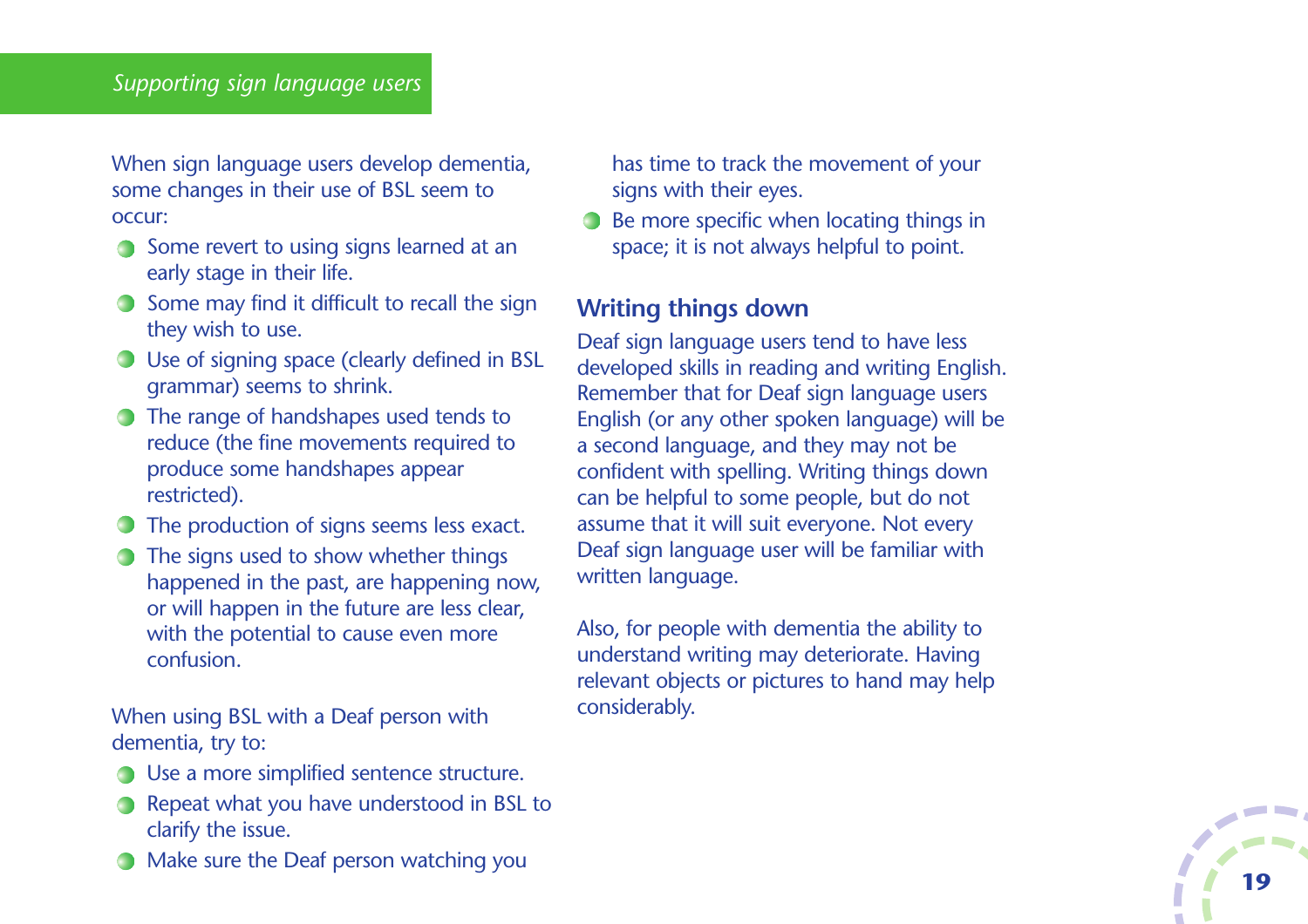### **Fingerspelling**

*I worked with someone in hospital and one nurse could fingerspell a bit, she's been on an awareness training course, and when she was around he [the service user] was quite bright but he faded when she wasn't on duty.* 

**(BSL/English Interpreter)**

Fingerspelling is used as a part of BSL, usually for the names of people or places, or an unfamiliar item. It is a system of communication where each letter of a word is spelt out using the fingers and hands. The twohanded version is used throughout the UK, and can be slightly adapted to be used by deafblind people. Deafblind people may also use another system known as 'block' which involves tracing out letters on the palm of the deafblind person's hand.

Remember that fingerspelling is a form of English, which not all BSL users are comfortable with. Also, if someone has dementia, they may find fingerspelling even more difficult. You may need to go quite slowly.

# **Lipreading**

Many Deaf sign language users (and people with acquired hearing loss) have developed the ability to lipread people who use spoken English. However, this ability may diminish if a Deaf person develops dementia, and they are likely to find lipreading quite demanding. Remember spoken English is usually not their first language. You need to take this into account when trying to communicate. Don't try to do too much at once. Although it is a valuable means of communication, there is still a lot of guesswork involved in lipreading.

### **Human Aids to Communication (HACs)**

It may be a good idea to think about bringing in someone who is specially trained to facilitate communication between hearing and Deaf people.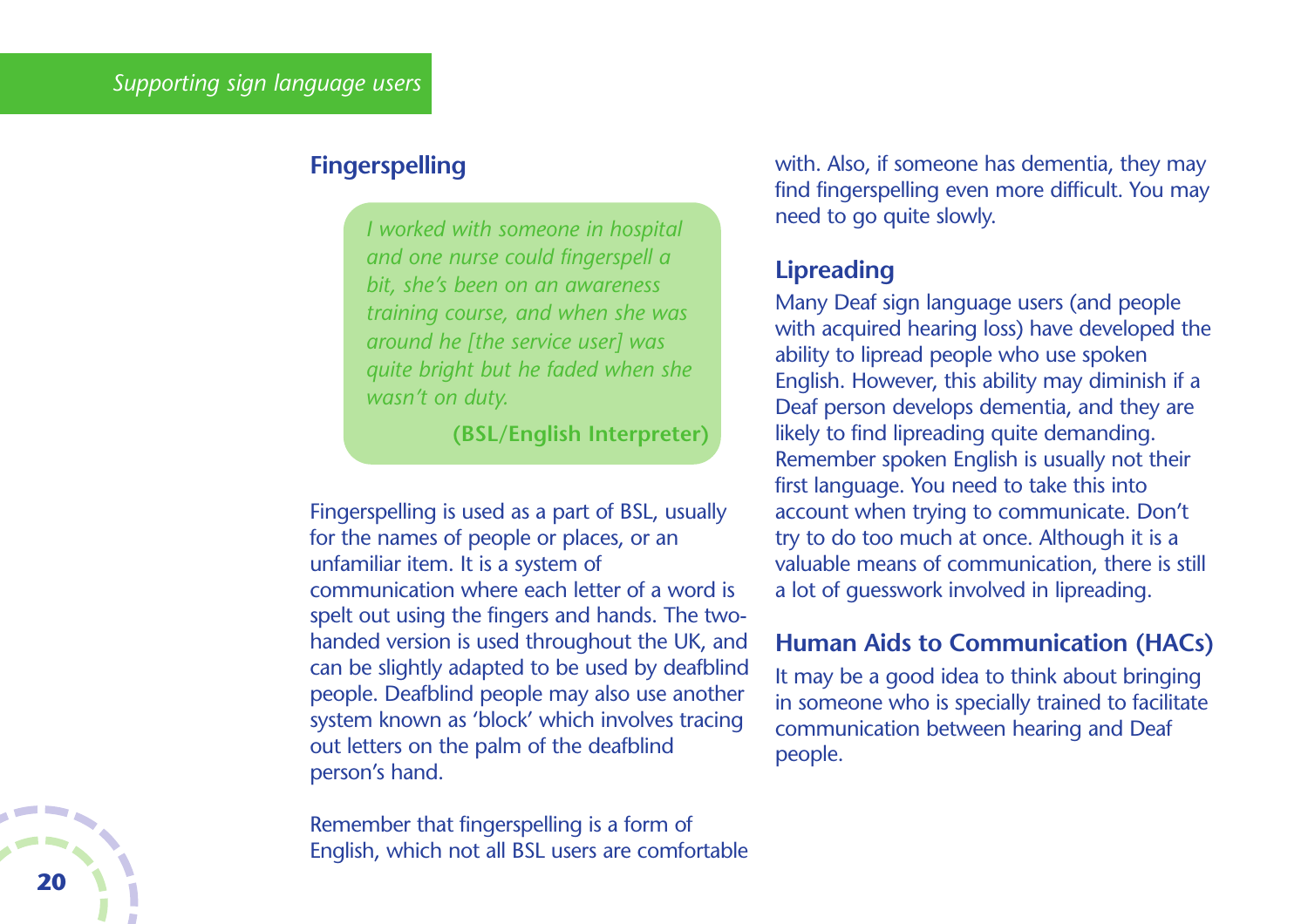Human Aids to Communication (HACs) may include:

- **BSL/English interpreters** who will interpret from one language to the other. This could be from spoken/written English to BSL, or vice versa.
- **Lipspeakers** who clearly repeat what someone has said without using their voice, so that the Deaf or hard of hearing person can lipread them.
- **Speech-to-text** reporters type every word that is said using a special keyboard. The words appear on a computer screen.
- **Notetakers** write or type a summary of what has been said onto paper or into a computer.
- **Deafblind communicators** help hearing and deafblind people communicate with each other.

# **Working with interpreters**

BSL interpreters are the most important resource in communicating with Deaf sign language users. They can be booked by contacting Deaf Action or other organisations (such as SASLI see back cover for contact information.)

When using an interpreter, try to provide information about the discussion which is going to take place beforehand. This will allow the interpreter to prepare properly.

Thought needs to be given to the seating arrangements. Interpreters should sit opposite the Deaf person in order to give clear visual access. When the conversation is going on, speak directly to the Deaf person (don't say "Tell her..." etc), and look at them while you are talking to them and they are signing back.

Only one person should speak at any one time. There will be a slight delay whilst the interpreter translates your words into sign language and for the Deaf person to respond.

If the person's signing seems very confused, it might help for another Deaf person to act as an intermediary between the interpreter and the person with dementia.

Interpreters need breaks. Allow 10 minutes for every 40 minutes of interpreting work. Remember that there are other sorts of 'human aids to communication' (detailed above). Find out which is the most useful for a particular individual. **21**

 $\mathcal{L}_{\mathcal{A}}$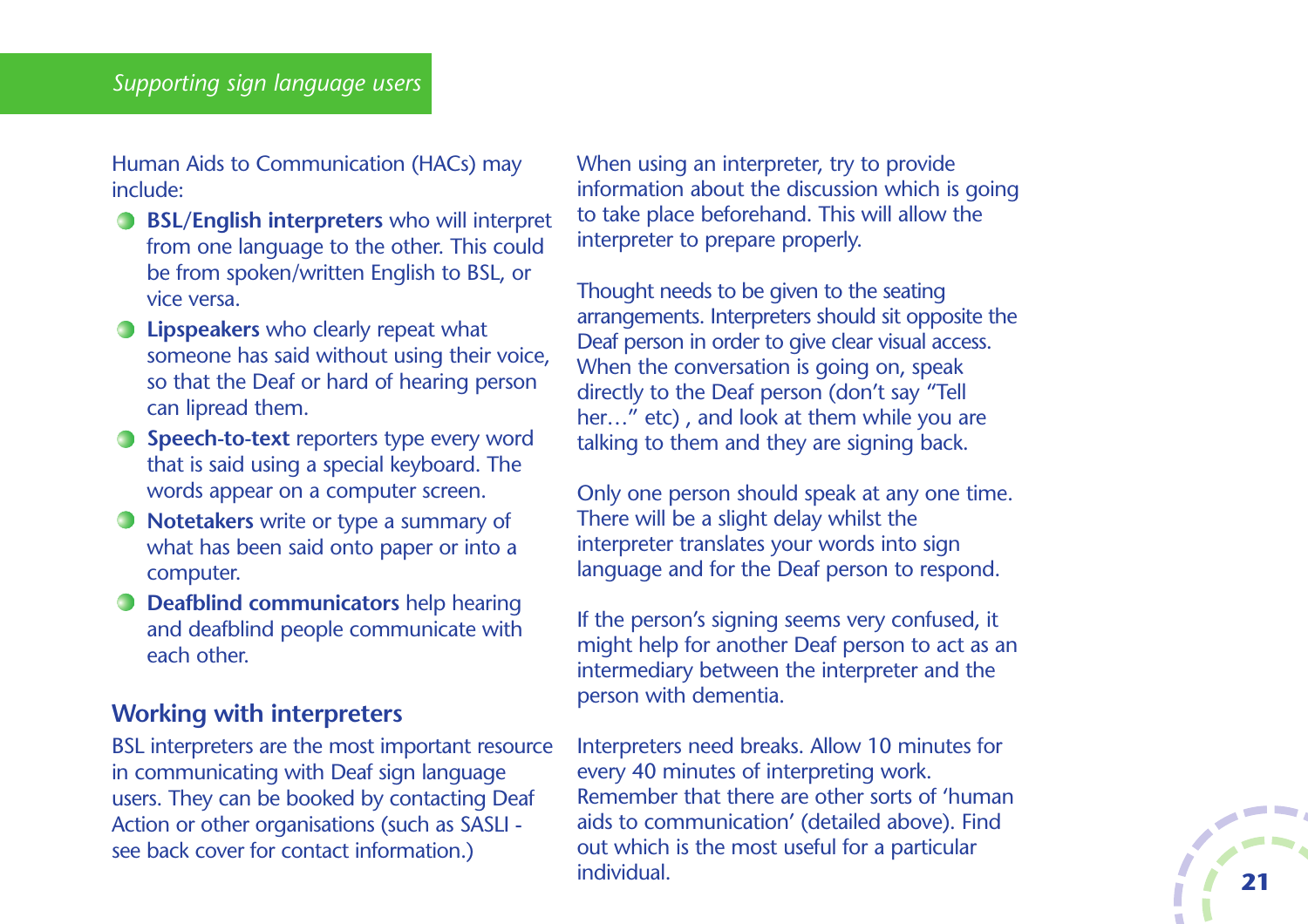# **Communicating with deafblind people and people with learning disabilities**

Much of the advice detailed earlier in this booklet also applies to communicating with someone who is deafblind. Again, as stated earlier, it is vital to support a person with deteriorating vision as much as possible by having regular eye examinations, and having them wear up-to-date spectacles which are clean.

A simple way of communicating with some deafblind people (usually those who have been deafblind for a long time) is the 'block alphabet'. This involves tracing the shape of letters (in capitals) on the palm of the person's hand. Other deafblind people use a 'manual alphabet' which is related to the fingerspelling alphabet used by Deaf people. This is quick to learn. Sign language users who may be gradually losing their sight (this is known as 'Usher Syndrome') may still understand sign language if it is adapted to suit their restricted vision and those who lose their sight later in life may use a form of 'hands on' sign language. However, for a deafblind person who has dementia, bear in mind that there are likely to

be changes in the ability to use such skills. Remember to allow the person extra time.

For further information about deafblindness, see 'Where to find out more' at the end of this booklet.

> *It was so sad when he went on a visit to the new place (a signing environment), they signed to ask him if he wanted a drink and he replied he wanted a coffee. The worker from the nursing home was with him and said 'but he always has tea' and he did. Since he has moved and can sign to the staff about what he wants he nearly always has coffee, it's rarely he has tea now. All those years when they just brought him tea!*

> > **(Relative of Deaf service user)**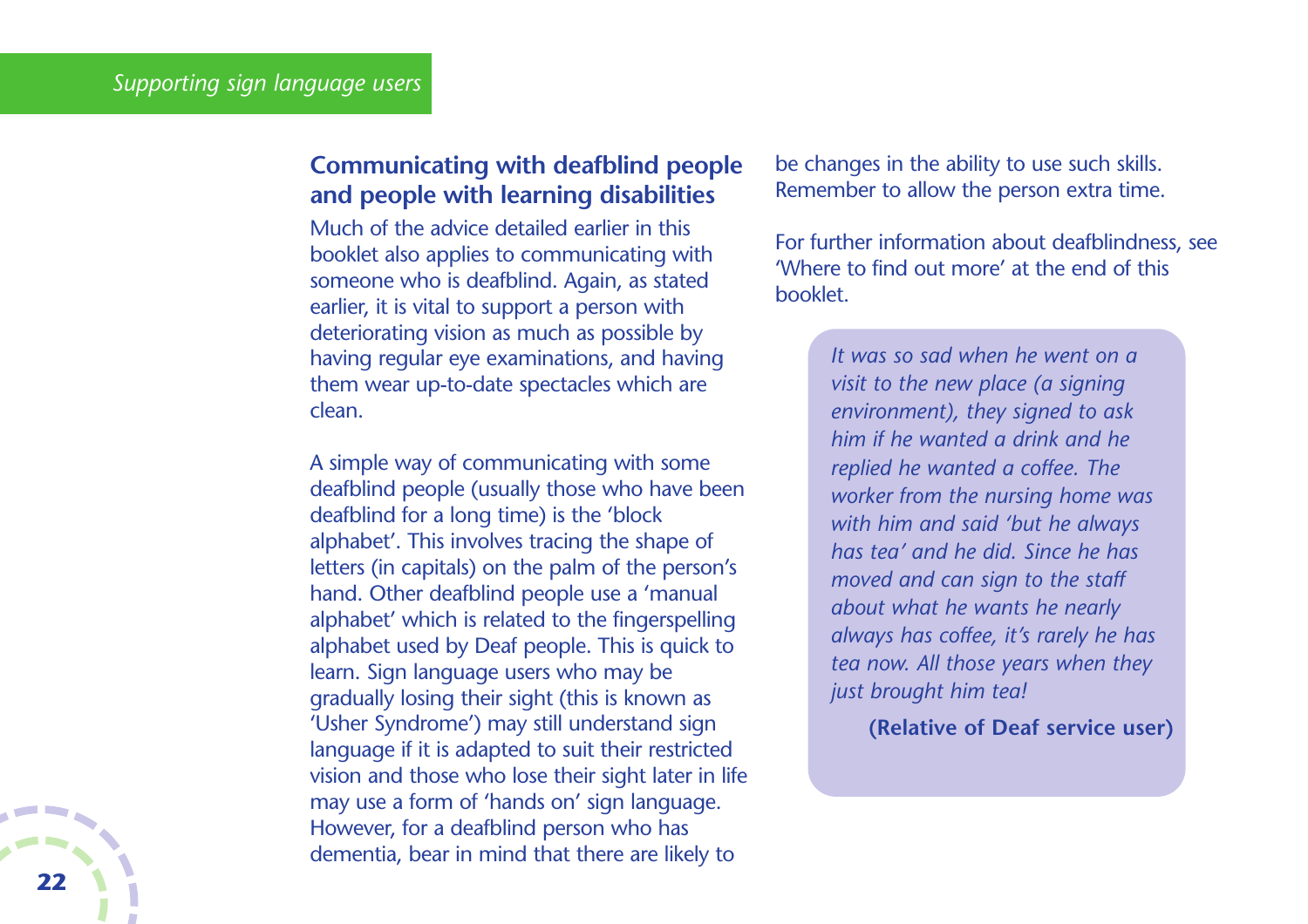Some people with a learning disability who are also deaf may have learned to use a communication system such as Makaton or Signalong. Being able to communicate well will require that you learn the signs which are most important in day to day life.

Remember that pain, discomfort or tiredness will interfere with an individual's ability to concentrate on conversations. Try to find the best time of day, ensure that the person is not in unnecessary pain or discomfort, and keep interactions short so that they do not become exhausted.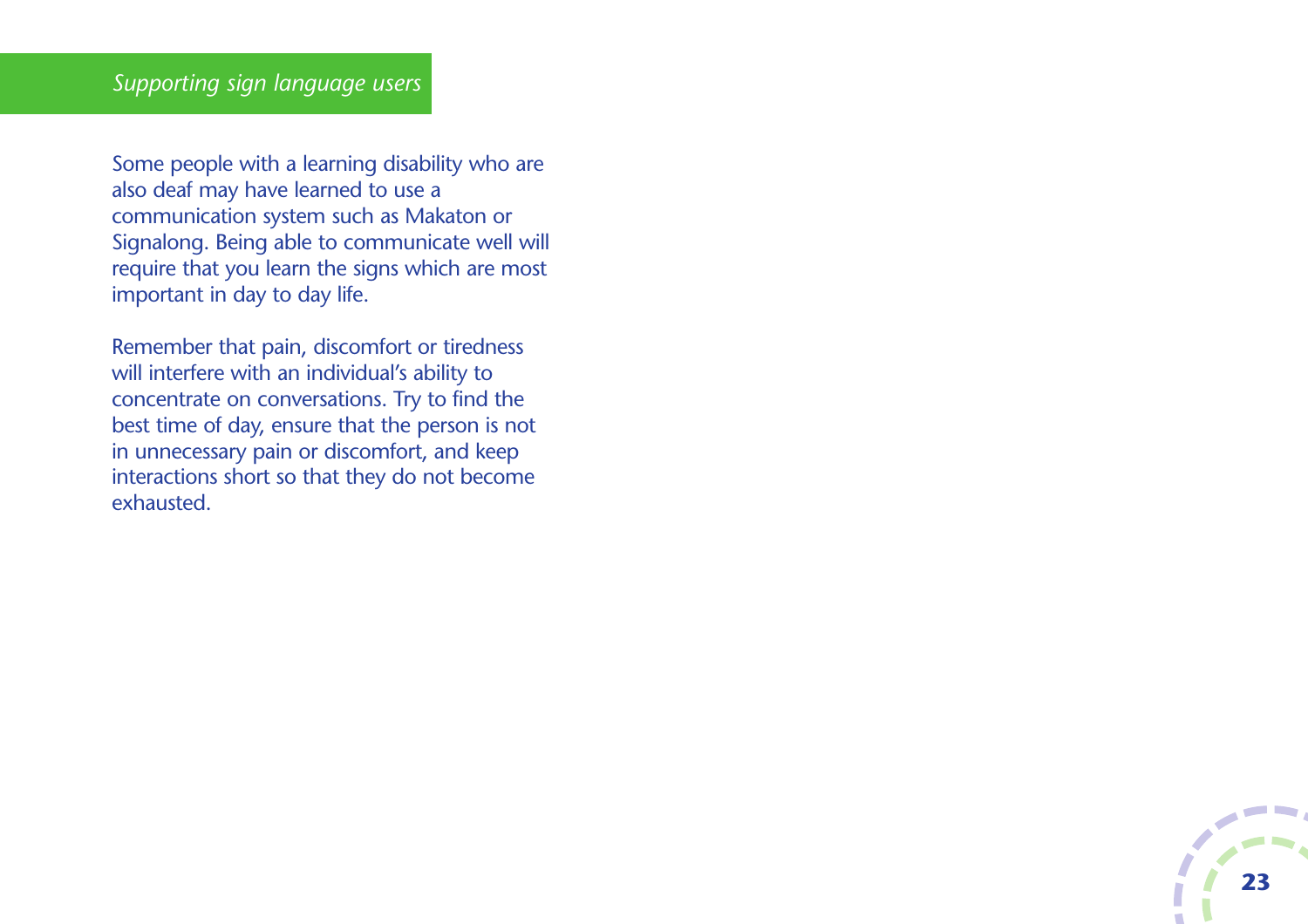# **Equipment which can help**

*We have flashing lights and doorbells to help us… we're just like everybody else.*

**(Deaf service user)**

In addition to hearing aids, Deaf and hard of hearing people can use a range of other types of equipment which can help them do everyday things.

People who have longstanding deafness often use specialised telephones which allow them to communicate with others by typing messages. These are called 'textphones'.

A service exists which allows a hearing person to communicate with a Deaf person by talking to a 'go-between' who then types the message.

Texting on mobile phones has become a popular way for Deaf people to communicate with each other and hearing people.

There are a variety of devices available which tell a person who is Deaf or hard of hearing that, for example, there is someone at the door or an alarm clock has gone off. These devices may use flashing lights or vibrating pads. Equipment exists to help hard of hearing people to hear the television without it having to be turned up very loudly. Some devices connect with a person's hearing aid (through the T setting on a loop system). There is an alternative for people who do not use hearing aids. This involves the person wearing a set of headphones which pick up a transmitter from the television.

Deaf people who develop dementia may need help in continuing to use equipment which they may have relied on for a long time.

Do not assume that a person with dementia who has become hard of hearing will automatically be unable to use equipment of this kind. They may need extra support and encouragement, but it could make a huge difference to their quality of life and that of others.

If you would like to find out more about what sorts of equipment is available and how to access it, look up "Where to find out more" at the back of this booklet.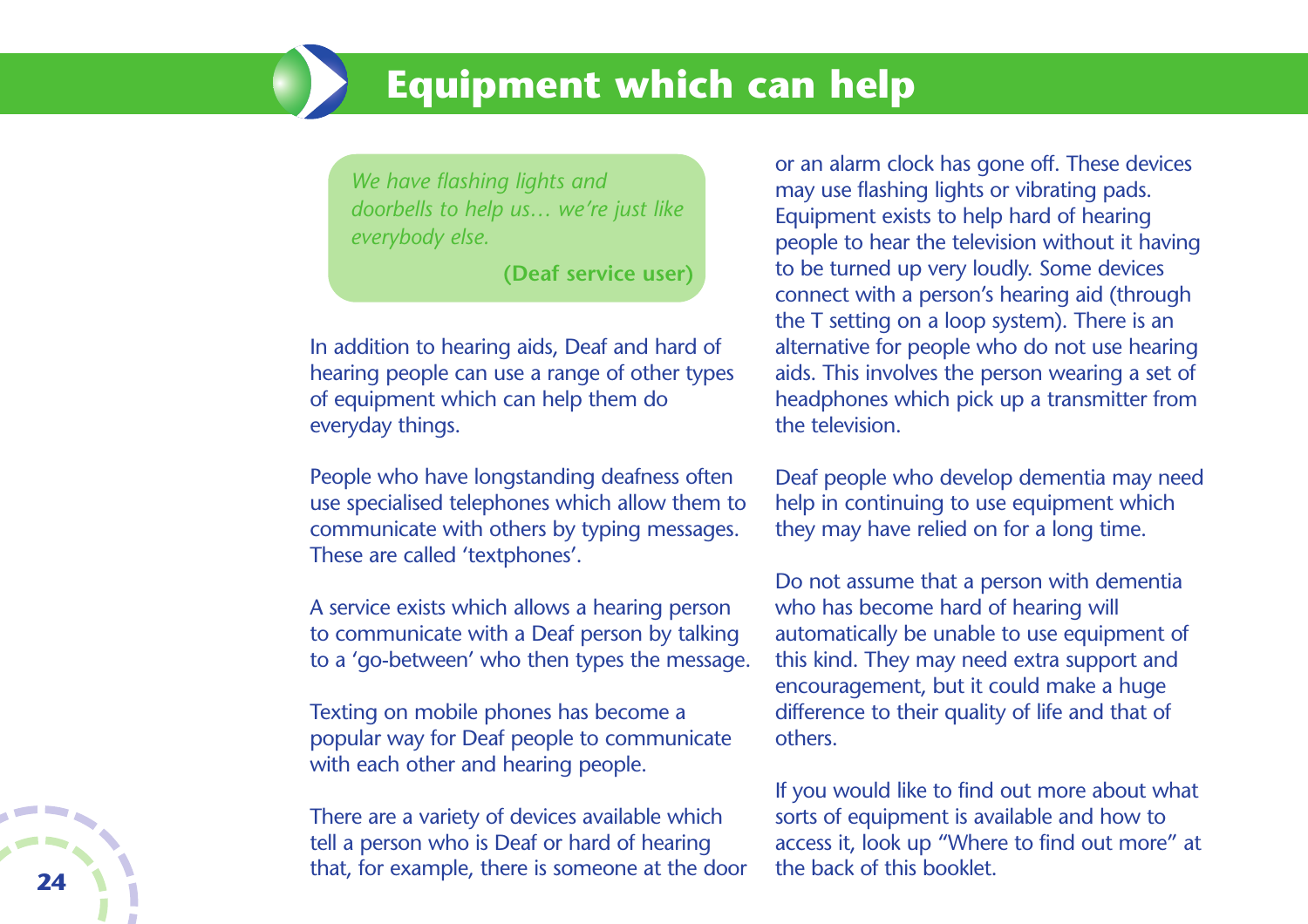# **Where to find out more**

# **Books**

Mansfield J (2004) *Effective Communication with People who have hearing difficulties* London: Speechmark \*

Miles D (1988) *British Sign Language: A Beginner's Guide*. London: BBC Books.

Smith C (1992) *Sign in Sight: A Step into the Deaf world*. London: Souvenir Press.

Lysons K (1996) *Understanding Hearing Loss:* London: Jessica Kingsley Publishers.

# **Organisations**

Deaf Action can provide advice and information about deafness and specialist equipment. They also run BSL and Deaf Awareness courses and provide training for organisations.

Deaf Action (Head Office)+ 49 Albany Street Edinburgh EH1 3QY Tel (voice): 0131 556 3128 Tel (text): 0131 557 0419 Fax: 0131 557 8283 Sms: 07775 620 757 Videophone: 82.71.100.121 E-mail: admin@deafaction.org Web: www.deafaction.org